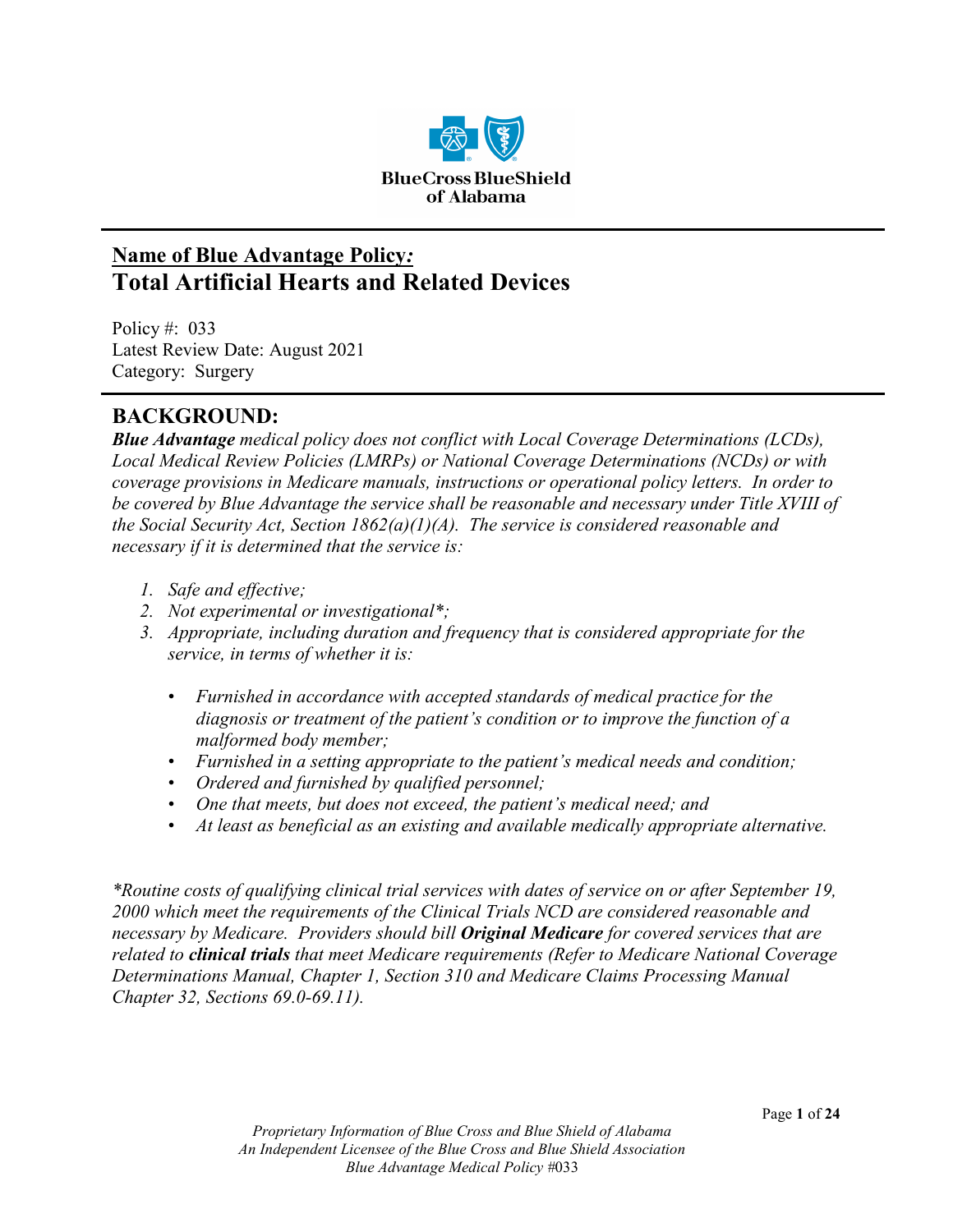# **POLICY: Effective for dates of service on or after December 1, 2020:**

For percutaneous ventricular assist devices, refer to Articles A53986 and A53988.

For ventricular assist devices, refer to NCD 20.9.1.

**Blue Advantage** will treat **total artificial hearts with FDA-approved devices** as a **covered benefit** when performed in a Medicare-approved heart transplant facility as a bridge to heart transplantation when ALL of the following criteria are met:

- Biventricular failure AND,
- No other reasonable medical or surgical treatment options; AND
- Are ineligible for other univentricular or biventricular support devices; AND
- Are currently listed as heart transplantation candidates

OR

- Are undergoing evaluation to determine candidacy for heart transplantation; AND
- Are not expected to survive until a donor heart can be obtained.

**Blue Advantage** will treat **total artificial hearts** as a **non-covered benefit** and **investigational** for all other indications, including, but not limited to, the use of total artificial hearts as destination therapy.

**Blue Advantage** will treat **implantable aortic counterpulsation ventricular assist devices** (e.g., the NuPulseCV iVAS and the Symphony Heart Assist System) as a **non-covered benefit** and **investigational** for all indications.

#### **For dates of service February 26, 2018 through November 30, 2020:**

For artificial hearts and related devices refer to NCD 20.9. For percutaneous ventricular assist devices, refer to Articles A53986 & A53988. For ventricular assist devices refer to NCD 20.9.1.

#### **For dates of service prior to February 26, 2018:**

For artificial hearts and related devices refer to NCD 20.9. For ventricular assist devices refer to NCD 20.9.1

**Blue Advantage** will treat **percutaneous ventricular assist devices (pVAD)** with FDA approval or clearance as as a **covered benefit** for use in patients **undergoing high risk percutaneous coronary intervention (PCI)** when **All** of the following are met:

• Patient has LVEF of less than 35% **AND;**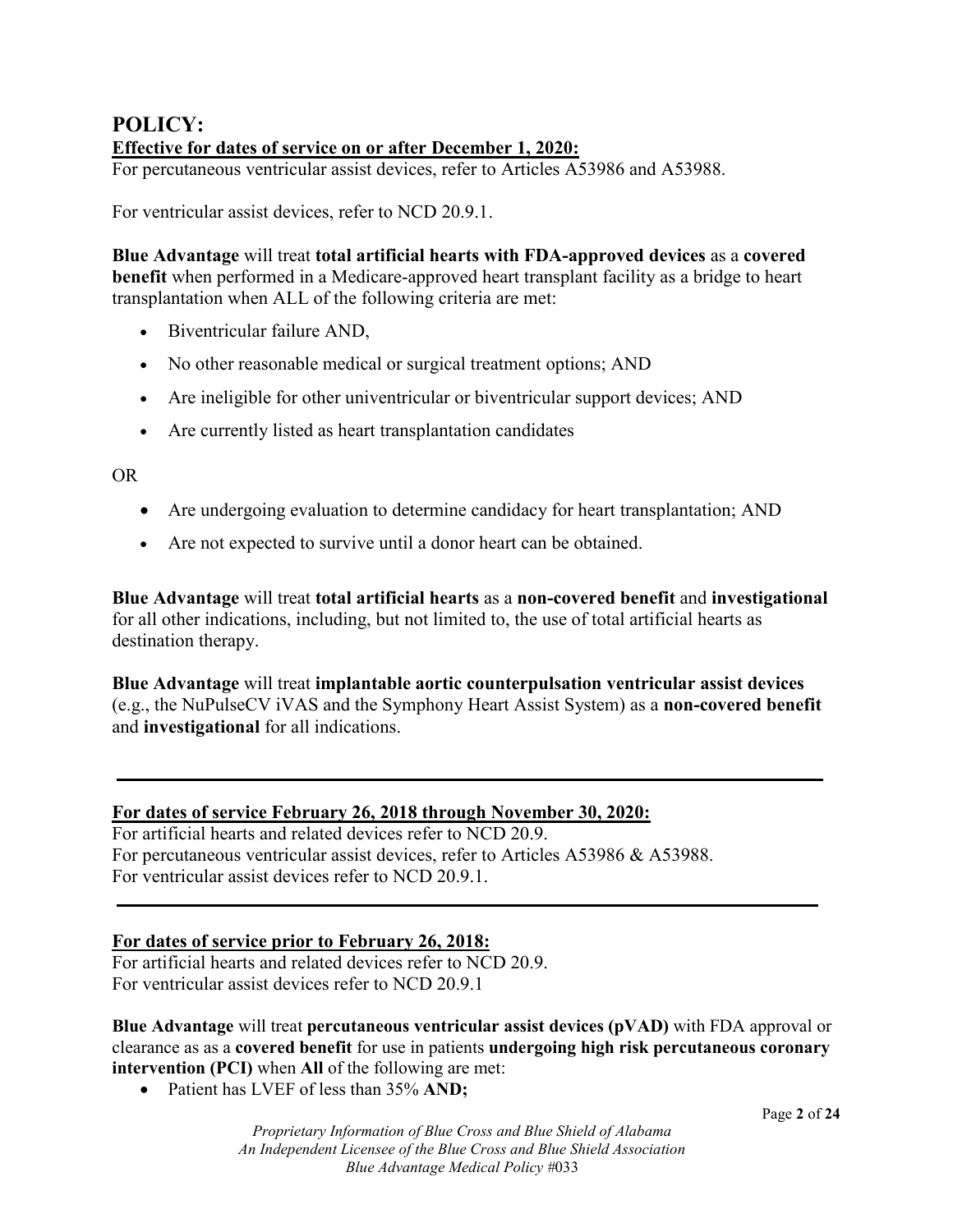• Will undergo PCI on an unprotected left main coronary artery or last patent coronary conduit.

#### **Blue Advantage** will treat **percutaneous ventricular assist devices (pVAD)** as a **non-covered benefit** and **investigational** for all other indications**.**

*Blue Advantage does not approve or deny procedures, services, testing, or equipment for our members. Our decisions concern coverage only. The decision of whether or not to have a certain test, treatment or procedure is one made between the physician and his/her patient. Blue Advantage administers benefits based on the members' contract and medical policies. Physicians should always exercise their best medical judgment in providing the care they feel is most appropriate for their patients. Needed care should not be delayed or refused because of a coverage determination.* 

# **DESCRIPTION OF PROCEDURE OR SERVICE:**

Mechanical devices to assist or replace a failing heart have been developed over many decades of research. A ventricular assist device (VAD) is a mechanical support, attached to the native heart and vessels to augment cardiac output. The total artificial heart (TAH) replaces the native ventricles and is attached to the pulmonary artery and aorta; the native heart is typically removed. Both the VAD and TAH may be used as a bridge to heart transplantation or as destination therapy in those who are not candidates for transplantation. The VAD has also been used as a bridge to recovery in patients with reversible conditions affecting cardiac output.

#### **Heart Failure**

Heart failure may be the consequence of a number of differing etiologies, including ischemic heart disease, cardiomyopathy, congenital heart defects, or rejection of a heart transplant. The reduction of cardiac output is considered to be severe when systemic circulation cannot meet the body's needs under minimal exertion. Heart transplantation improves quality of life and has survival rates at 1-, 3-, and 5-years of 91%, 85%, and 78%, respectively. The number of candidates for transplants exceeds the supply of donor organs; thus the interest in the development of mechanical devices.

#### **Treatment**

#### **Total Artificial Heart (TAH)**

Initial research into mechanical assistance for the heart focused on the total artificial heart, a biventricular device which completely replaces the function of the diseased heart. An internal battery required frequent recharging from an external power source. Many systems utilize a percutaneous power line, but a transcutaneous power-transfer coil allows for a system without lines traversing the skin, possibly reducing the risk of infection. Because the native heart must be removed, failure of the device is synonymous with cardiac death.

A fully bioprosthetic TAH, which is fully implanted in the pericardial sac and is electrohydrolically actuated, has been developed and tested in 2 patients, but is currently experimental.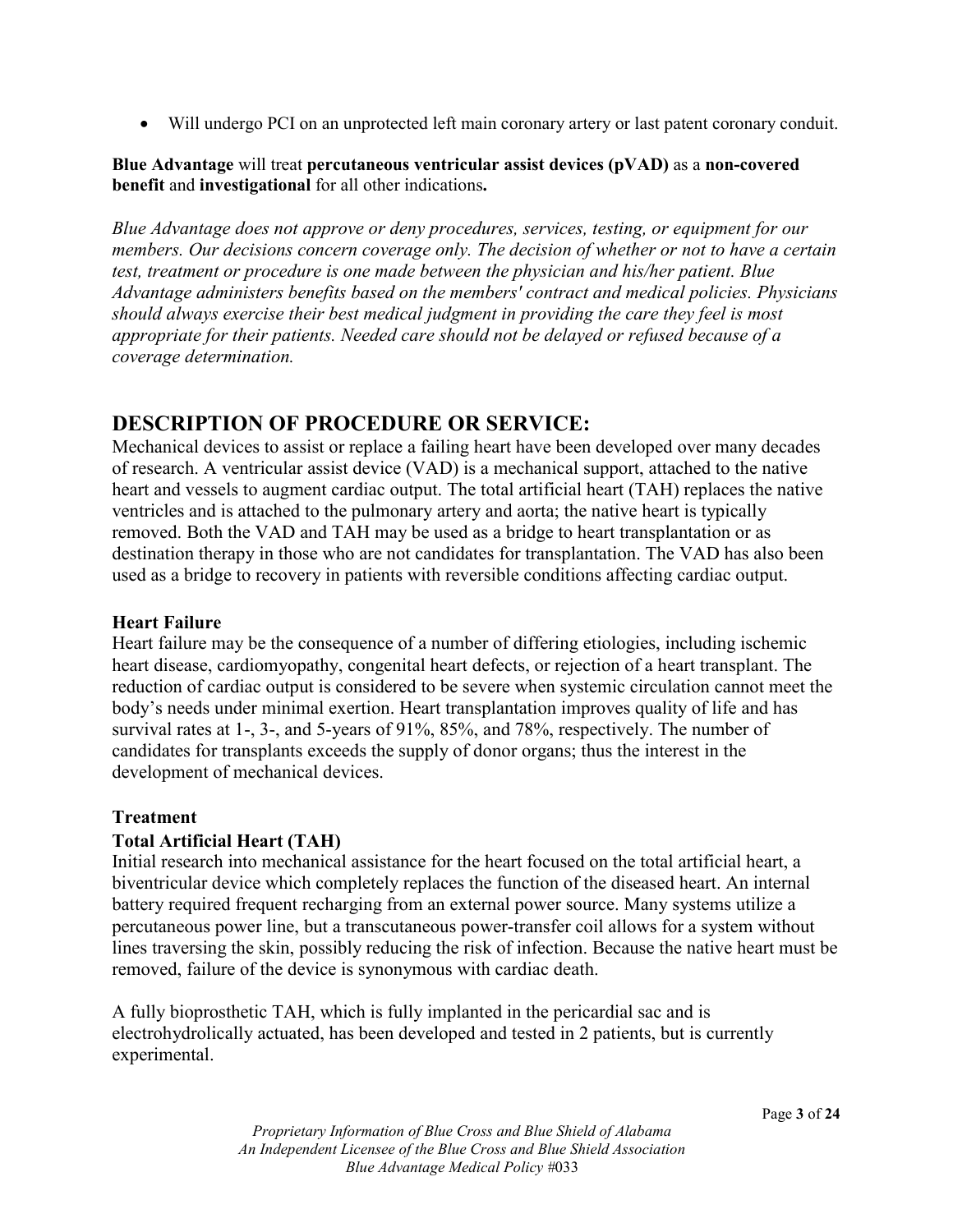#### **Percutaneous Ventricular Assist Devices (pVADs)**

Devices in which the majority of the system's components are external to the body are for shortterm use (six hours to 14 days) only, due to the increased risk of infection and need for careful, in-hospital monitoring. Some circulatory assist devices are placed percutaneously, (i.e., are not implanted). These may be referred to as percutaneous VADs (pVADs). The pVADs are placed through the femoral artery. Two different pVADs have been developed, the TandemHeart™, and the Impella<sup>®</sup> device. In the TandemHeart<sup>™</sup> system, a catheter is introduced through the femoral vein and passed into the left atrium via transseptal puncture. Oxygenated blood is then pumped from the left atrium into the arterial system via the femoral artery. The Impella® device is introduced through a femoral artery catheter. In this device, a small pump is contained within the catheter that is placed into the left ventricle. Blood is pumped from the left ventricle, through the device, and into the ascending aorta. Adverse events associated with pVAD include access site complications such as bleeding, aneurysms, or leg ischemia. Cardiovascular complications can also occur, such as perforation, myocardial infarction (MI), stroke, and arrhythmias.

## **KEY POINTS:**

The most recent literature search was performed for the period through April 12, 2021.

# **Summary of Evidence**

#### **Total Artificial Heart**

For individuals who have end stage heart failure who receive total artificial hearts (TAHs) as bridge to transplant, the evidence includes case series. Relevant outcomes are overall survival, symptoms, functional outcomes, quality of life, treatment-related mortality, and treatment-related morbidity. Compared with VADs, the evidence for total artificial heart in these settings is less robust. However, given the limited evidence from case series and the lack of medical or surgical options for these patients, TAH is likely to improve outcomes for a carefully selected population with end-stage biventricular heart failure awaiting transplant who are not appropriate candidates for an LVAD. The evidence is sufficient to determine qualitatively that the technology results in a meaningful improvement in the net health outcome.

For individuals who have end stage heart failure who receive TAHs as destination therapy, the evidence includes 2 case series. Relevant outcomes are overall survival, symptoms, functional outcomes, quality of life, treatment-related mortality, and treatment-related morbidity. The body of evidence for TAHs as destination therapy is very limited. The evidence is insufficient to determine the effects of the technology on health outcomes.

#### **Percutaneous Ventricular Assist Device**

For individuals with cardiogenic shock or who undergo high-risk cardiac procedures who receive a pVAD, the evidence includes RCTs, observational studies, and systematic reviews. The relevant outcomes are OS, symptoms, morbid events, functional outcomes, QOL, and treatment-related mortality and morbidity. Four RCTs of pVAD vs IABP for patients in cardiogenic shock failed to demonstrate a mortality benefit and reported higher complication rates with pVAD use. Comparative observational studies were consistent with the RCT evidence. RCTs, controlled and uncontrolled observational studies, and systematic reviews of

*Proprietary Information of Blue Cross and Blue Shield of Alabama An Independent Licensee of the Blue Cross and Blue Shield Association Blue Advantage Medical Policy #*033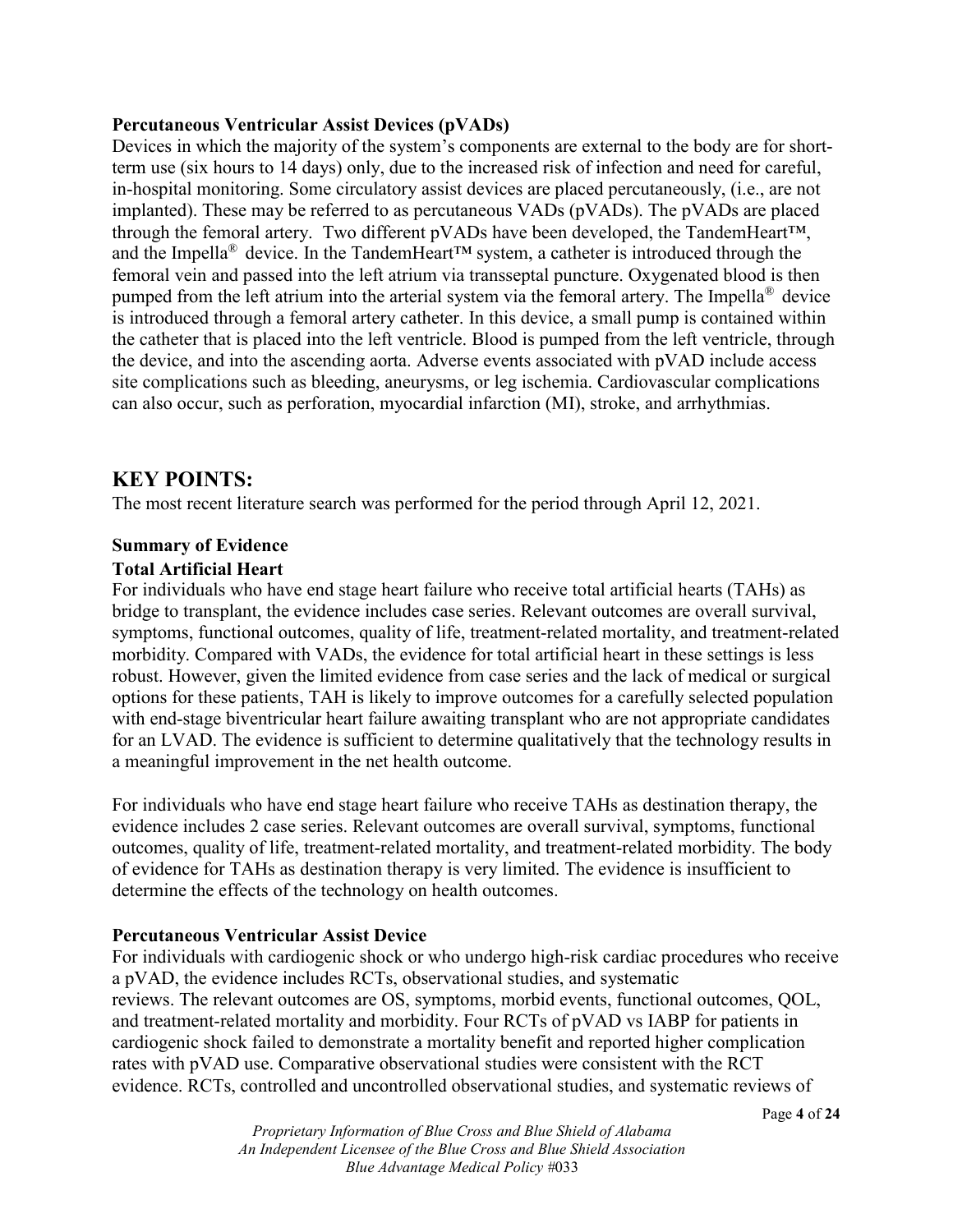these studies have not demonstrated a benefit of pVAD used as ancillary support for patients undergoing high-risk cardiac procedures. The evidence is insufficient to determine the effects of the technology on health outcomes.

For individuals with cardiogenic shock refractory to IABP therapy who receive a pVAD, the evidence includes case series. The relevant outcomes are OS, symptoms, morbid events, functional outcomes, QOL, and treatment-related mortality and morbidity. Case series of patients with cardiogenic shock refractory to IABP have reported improved hemodynamic parameters following pVAD placement. However, these uncontrolled series do not provide evidence that pVADs improve mortality, and high rates of complications have been reported with pVAD use. The evidence is insufficient to determine the effects of the technology on health outcomes.

## **Practice Guidelines and Position Statements**

### **American Association for Thoracic Surgery/International Society for Heart and Lung Transplantation**

In 2020, the American Association for Thoracic Surgery and the International Society for Heart and Lung Transplantation published guidelines on selected topics in mechanical circulatory support, including recommendations on the use of pVADs. The guideline authors noted, "Compared with IABP, contemporary percutaneous circulatory support devices provide a significant increase in cardiac index and mean arterial pressure; however, reported 30-day outcomes are similar."

## **Table 1. 2020 Guidelines on Mechanical Circulatory Support**

| Recommendation                                                                                                                 | <b>COE</b> | LOE. |
|--------------------------------------------------------------------------------------------------------------------------------|------------|------|
| "Percutaneous LV to aorta pumps of<br>appropriate size should be considered for<br>cardiogenic shock from primary LV failure." | ПA         | Β    |

COE: class of evidence; LOE: level of evidence; LV: left ventricular.

## **Society for Cardiovascular Angiography and Interventions et al**

In 2015, the Society for Cardiovascular Angiography and Interventions (SCAI), the Heart Failure Society of America (HFSA), the Society of Thoracic Surgeons (STS), the American Heart Association (AHA), and the American College of Cardiology (ACC) published a clinical expert consensus statement on the use of percutaneous mechanical circulatory support (MCS) devices in cardiovascular care. This statement addressed intra-aortic balloon pumps (IABPs), left atrial (LA)-to-aorta assist device (e.g., TandemHeart<sup>®</sup>), left ventricle (LV)-to-aorta assist devices (e.g., Impella<sup>®</sup>), extracorporeal membrane oxygenation (ECMO), and methods of right-sided support. Specific recommendations were not made, but the statement reviews the use of MCS in patients undergoing high-risk percutaneous intervention, those with cardiogenic shock, and those with acute decompensated heart failure: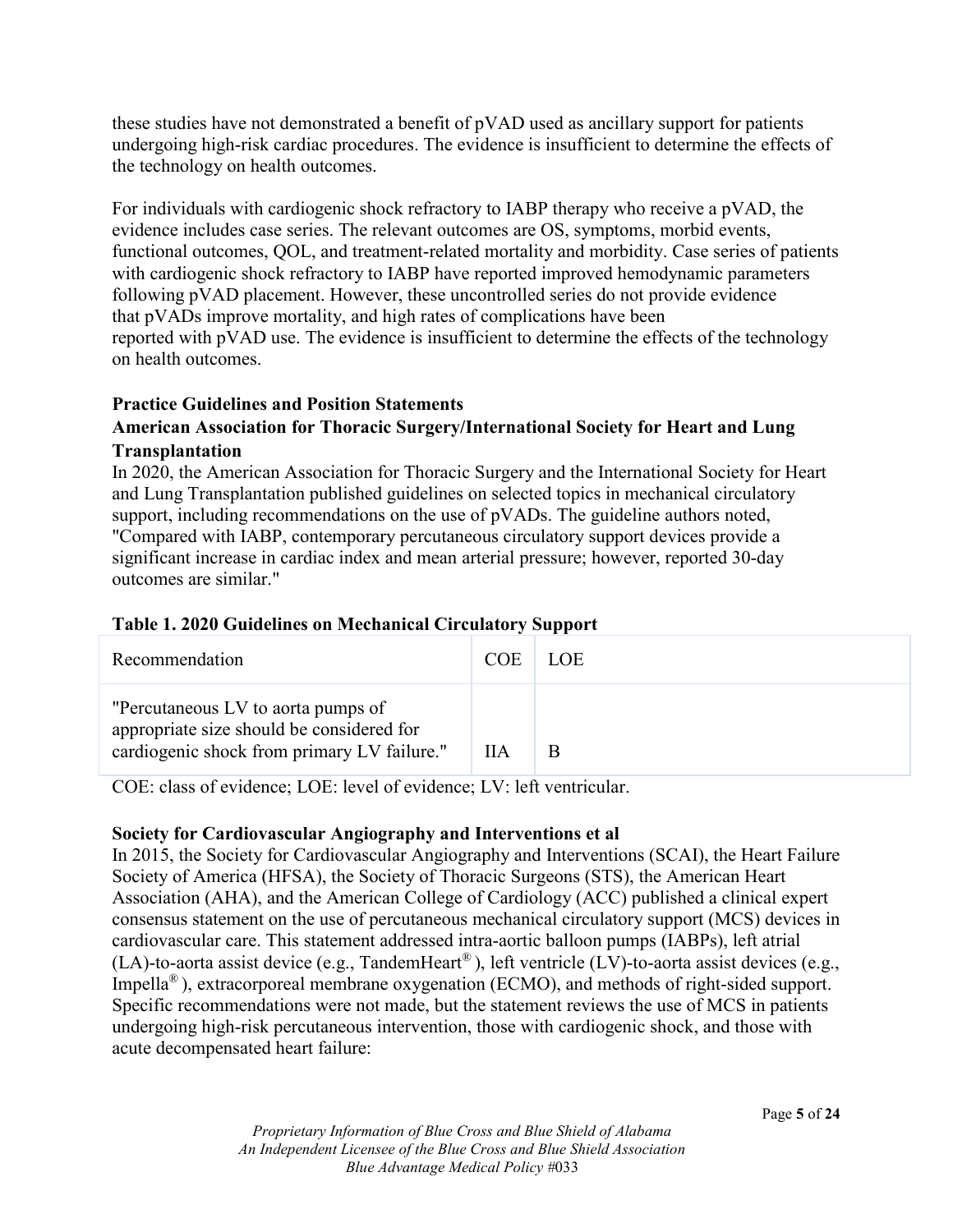- 1. "Percutaneous MCS provides superior hemodynamic support compared to pharmacologic therapy. This is particularly apparent for the Impella<sup>®</sup> and TandemHeart<sup>®</sup> devices. These devices should remain available clinically and be appropriately reimbursed.
- 2. Patients in cardiogenic shock represent an extremely high risk group in whom mortality has remained high despite revascularization and pharmacologic therapies. Early placement of an appropriate MCS may be considered in those who fail to stabilize or show signs of improvement quickly after initial interventions.
- 3. MCS may be considered for patients undergoing high-risk PCI, such as those requiring multivessel, left main, or last patent conduit interventions, particularly if the patient is inoperable or has severely decreased ejection fraction or elevated cardiac filling pressures."

#### **American College of Cardiology Foundation et al**

The American College of Cardiology Foundation, American Heart Association (AHA), and Heart Failure Society of American (2017) published a focused update of the 2013 recommendations released by the American College of Cardiology Foundation and AHA. Left ventricular assist device was one of several treatment options recommended for patients with refractory New York Heart Association class III or IV heart failure (stage D). If symptoms were not improved after guidelines directed management and therapy, which included pharmacologic therapy, surgical management and/or other devices, then left ventricular assist device would be an additional treatment option.

The 2017 update focused on changes in sections regarding biomarkers, comorbidities, and prevention of heart failure, while many of the previous recommendations remained unchanged. The American College of Cardiology Foundation and AHA (2013) released guidelines for the management of heart failure that included recommendations related to the use of MCS, including both durable and nondurable MCS devices. The guidelines categorized percutaneous ventricular assist devices (pVADs) and extracorporeal VADs as nondurable MCS devices.

#### **American College of Cardiology and American Heart Association**

The American College of Cardiology and American Heart Association (ACC/AHA) released guidelines for the management of heart failure in October 2013 that include recommendations related to the use of for mechanical circulatory support (MCS), including both durable and nondurable MCS devices. The guidelines categorize pVADs and extracorporeal VADs as nondurable MCS devices. The following class IIA guidelines are made related to MCS devices:

- MCS is beneficial in carefully selected patients with stage D heart failure with reduced ejection fraction (HFrEF) in whom definitive management (e.g., cardiac transplantation) or cardiac recovery is anticipated or planned. (Level of Evidence: B)
- Nondurable MCS, including the use of percutaneous and extracorporeal VADs, is reasonable as a "bridge to recovery" or "bridge to decision" for carefully selected patients with HFrEF with acute, profound hemodynamic compromise. (Level of Evidence; B)
- Durable MCS is reasonable to prolong survival for carefully selected patients with stage D HFrEF. (Level of Evidence: B)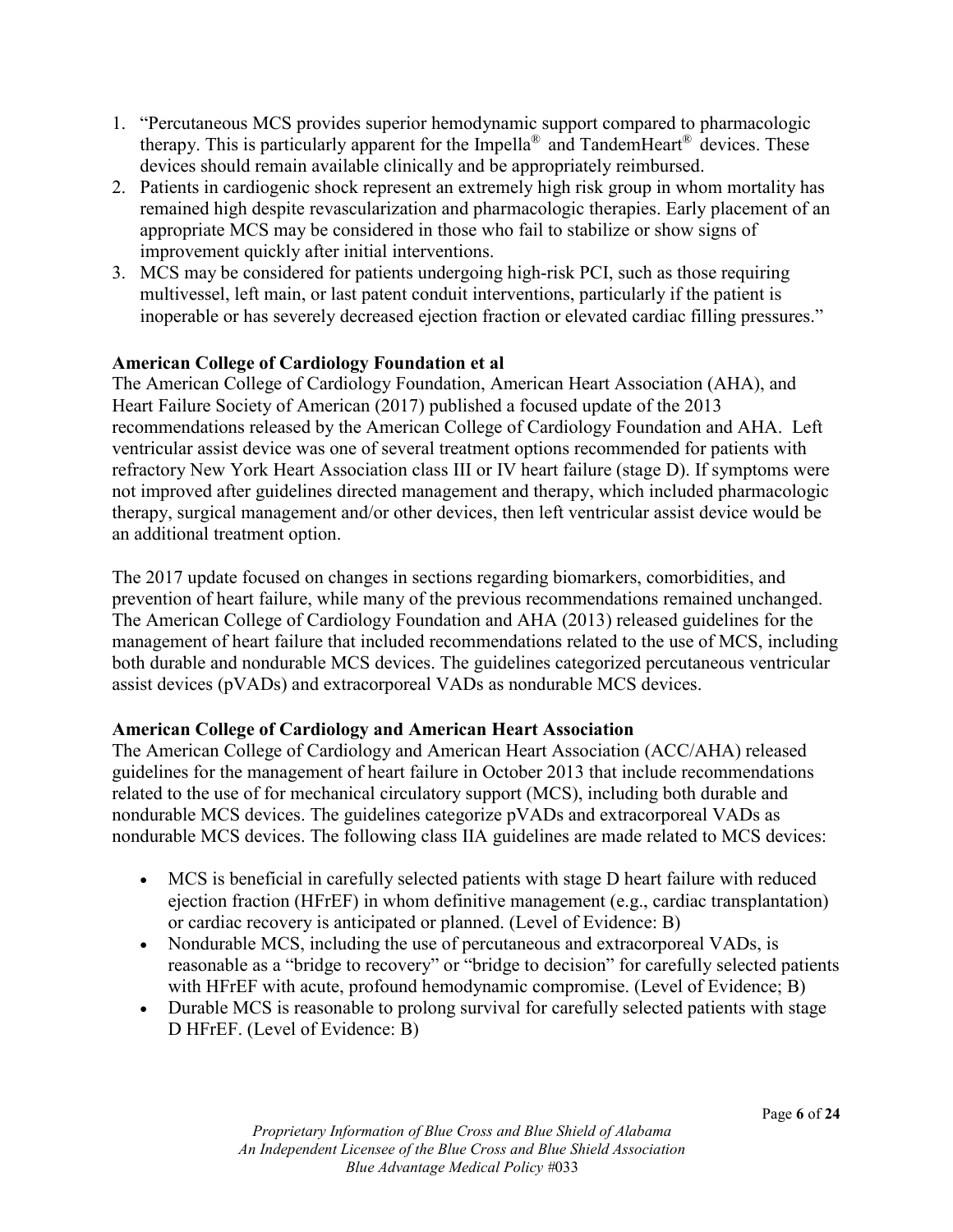#### **The AHA/ACC guidelines note:**

"Although optimal patient selection for MCS remains an active area of investigation, general indications for referral for MCS therapy include patients with LVEF <25% and NYHA Class III–IV functional status despite GDMT, including, when indicated, CRT, with either high predicted one to two year mortality (e.g., as suggested by markedly reduced peak oxygen consumption and clinical prognostic scores) or dependence on continuous parenteral inotropic support. Patient selection requires a multidisciplinary team of experienced advanced HF and transplantation cardiologists, cardiothoracic surgeons, nurses, and ideally, social workers and palliative care clinicians."

In 2012, AHA published recommendations for the use of MCS. These guidelines define nondurable MCS as intra-aortic balloon pump (IABP), extracorporeal membrane oxygenation, extracorporeal VADs, and pVADs. The following recommendations were made regarding indications for use of MCS, including durable and nondurable devices:

- MCS for bridge-to-transplant indication should be considered for transplant-eligible patients with end-stage heart failure who are failing optimal medical, surgical, and/or device therapies and at high risk of dying before receiving a heart transplantation. (Class I; Level of Evidence B).
- Implantation of MCS in patients before the development of advanced heart failure... is associated with better outcomes. Therefore, early referral of heart failure patients is reasonable. (Class IIa; Level of Evidence B).
- MCS with a durable, implantable device for permanent therapy or destination therapy is beneficial for patients with advanced heart failure, high one year mortality resulting from heart failure, and the absence of other life-limiting organ dysfunction; who are failing medical, surgical, and/or device therapies; and who are ineligible for heart transplantation. (Class I; Level of Evidence B).
- Elective rather than urgent implantation of destination therapy can be beneficial when performed after optimization of medical therapy in advanced heart failure patients who are failing medical, surgical, and/or device therapies. (Class IIa; Level of Evidence C).
- Urgent nondurable MCS is reasonable in hemodynamically compromised heart failure patients with end-organ dysfunction and/or relative contraindications to heart transplantation/durable MCS that are expected to improve with time and restoration of an improved hemodynamic profile. (Class IIa; Level of Evidence C).
- These patients should be referred to a center with expertise in the management of durable MCS and patients with advanced heart failure. (Class I; Level of Evidence C).
- Patients who are ineligible for heart transplantation because of pulmonary hypertension related to heart failure alone should be considered for bridge to potential transplant eligibility with durable, long-term MCS. (Class IIa; Level of Evidence B).

## **Heart Failure Society of America**

The Heart Failure Society of America published guidelines in 2010 on surgical approaches to the treatment of heart failure. The following recommendations were made regarding left ventricular assist devices: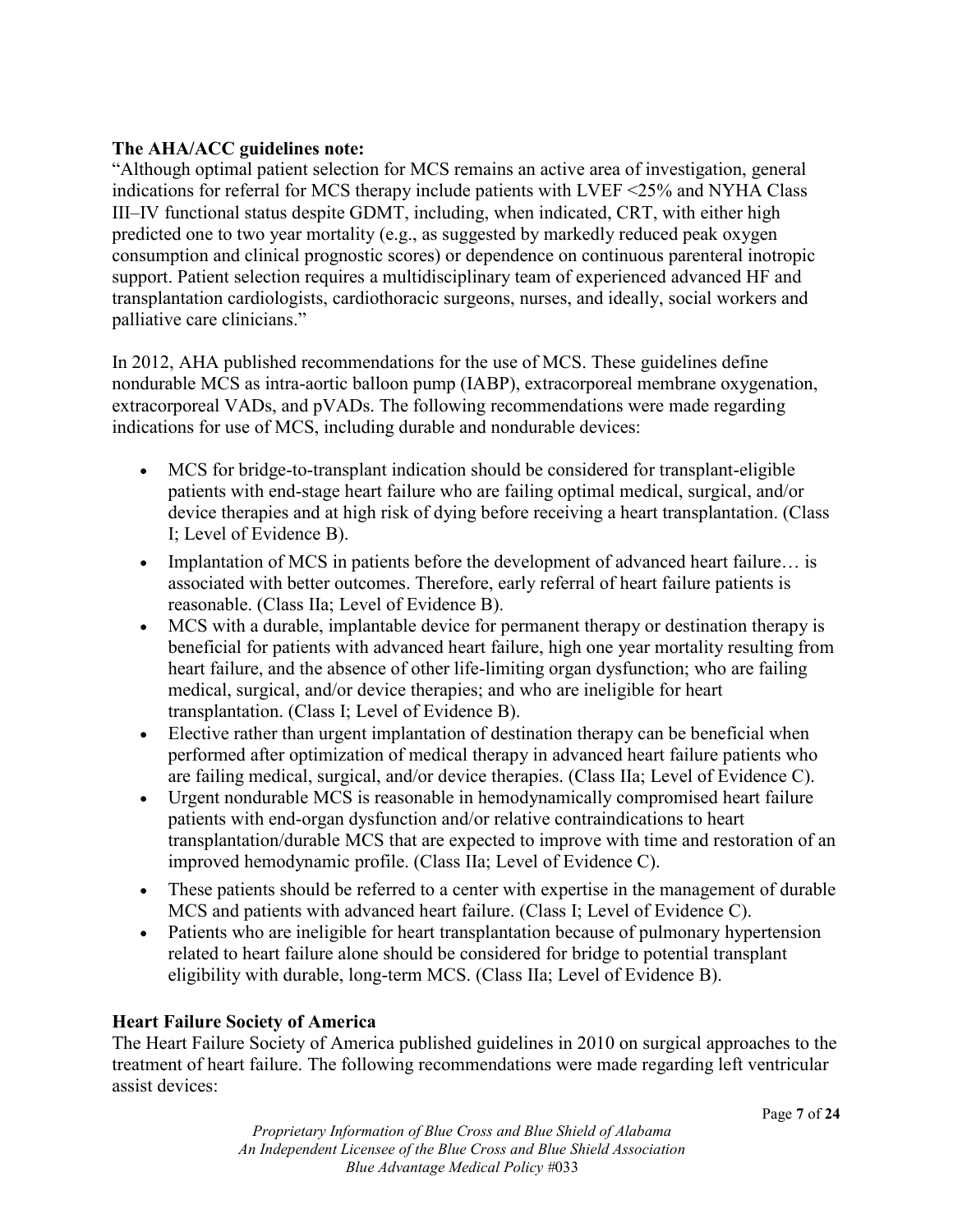- Patients awaiting heart transplantation who have become refractory to all means of medical circulatory support should be considered for a mechanical support device as a bridge to transplant. (Strength of Evidence  $=$  B)
- Permanent mechanical assistance using an implantable assist device may be considered in highly selected patients with severe HF [heart failure] refractory to conventional therapy who are not candidates for heart transplantation, particularly those who cannot be weaned from intravenous inotropic support at an experienced HF center. (Strength of Evidence = B)
- Patients with refractory HF and hemodynamic instability, and/or compromised end-organ function, with relative contraindications to cardiac transplantation or permanent mechanical circulatory assistance expected to improve with time or restoration of an improved hemodynamic profile should be considered for urgent mechanical circulatory support as a "bridge to decision." These patients should be referred to a center with expertise in the management of patients with advanced HF. (Strength of Evidence  $= C$ )

# **U.S. Preventive Services Task Force Recommendations**

Not applicable

# **KEY WORDS:**

Ventricular assist device, biventricular support, BIVAD, cardiac support, heart transplantation (transplant), LVAD, VAD, destination therapy, HeartWare®, Impella LV®, Impella 2.5, Impella 2.5 circulatory assist device, DeBakey, percutaneous ventricular assist device, pVAD, TandemHeart®, Berlin Heart EXCOR®, Impella RP, Carmat, bioprosthetic artificial heart, HeartMate III™, Total Artificial Heart, TAH, CardioWest™ Total Artificial Heart, HeartMate II®, SynCardia artificial heart, Right Ventricular Assist Device, RVAD, PediMag®, short-term continuous flow ventricular assist devices, STCF-VADs, intraluminal axial support, HeartAssist 5 Pediatric Ventricular Assist Device; NuPulseCV iVAS; Symphony Heart Assist System; CentriMag® Blood Pump; implantable aortic counterpulsation ventricular assist devices; Intravascular Ventricular Assist Systems; iVAS); C-Pulse, CardioVAD

# **APPROVED BY GOVERNING BODIES:**

A number of mechanical circulatory support devices have received approval or clearance for marketing by FDA. These devices are summarized in Table 2, and described further in the sections below.

## **Table 2: Available Mechanical Circulatory Support Devices**

|        |              |                      |           | PMA, HDE,                       |  |
|--------|--------------|----------------------|-----------|---------------------------------|--|
| Device | Manufacturer | Approval FDA<br>Date | Clearance | or<br>$510(k)$ No.   Indication |  |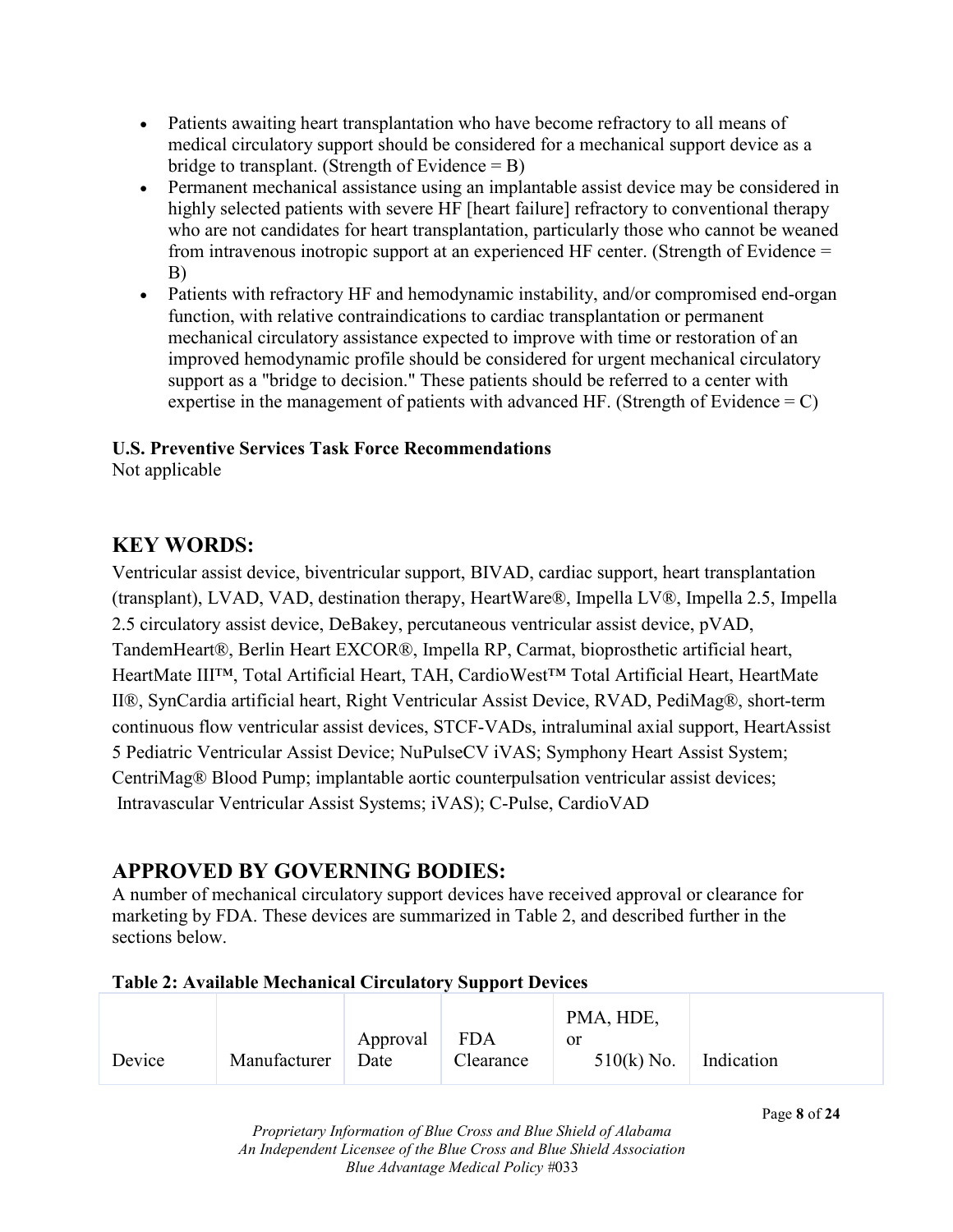| Thoratec <sup>®</sup><br><b>IVAD</b>                             | Thoratec   | Aug<br>2004     | <b>PMA</b><br>supplement | P870072                 | Bridge to transplant<br>and postcardiotomy               |
|------------------------------------------------------------------|------------|-----------------|--------------------------|-------------------------|----------------------------------------------------------|
| DeBakey<br>$VAD^{\circledR}$<br>Child                            | MicroMed   | Feb 2004        | <b>HDE</b>               | H030003                 | Bridge to transplant in<br>children 5-16 years of<br>age |
| HeartMate<br>$II^{\circledR}$                                    | Thoratec   | Apr<br>2008     | <b>PMA</b>               | P060040                 | Bridge to transplant<br>and destination<br>therapy       |
| Centrimag <sup>®</sup>                                           | Levitronix | <b>Oct 2008</b> | <b>HDE</b>               | H070004                 | Postcardiotomy                                           |
| Berlin<br>Heart<br>EXCOR <sup>®</sup><br>Pediatric<br><b>VAD</b> | Berlin     | Dec<br>2011     | <b>HDE</b>               | H100004                 | Bridge to transplant                                     |
| HeartWare®<br>Ventricular<br>Assist<br>System                    | HeartWare  | Dec<br>2012     | <b>PMA</b>               | P100047                 | Bridge to transplant,<br>and destination<br>therapy      |
| HeartMate<br>ШТМ<br>Left<br>Ventricular<br>Assist<br>System      | Thoratec   | Aug<br>2017     | <b>PMA</b>               | P160054<br>P160054/S008 | Bridge to transplant,<br>and destination<br>therapy      |

FDA: Food and Drug Administration; HDE: humanitarian device exemption; PMA: premarket approval

#### **Ventricular Assist Devices**

In December 1995, the Thoratec<sup>®</sup> Ventricular Assist Device System (Thoratec Corp., Pleasanton, CA) was approved by the FDA through the premarket approval process for use as a bridge to transplantation in patients suffering from end-stage heart failure. The patient should meet all of the following criteria:

- candidate for cardiac transplantation,
- imminent risk of dying before donor heart procurement, and
- dependence on, or incomplete response to, continuous vasopressor support.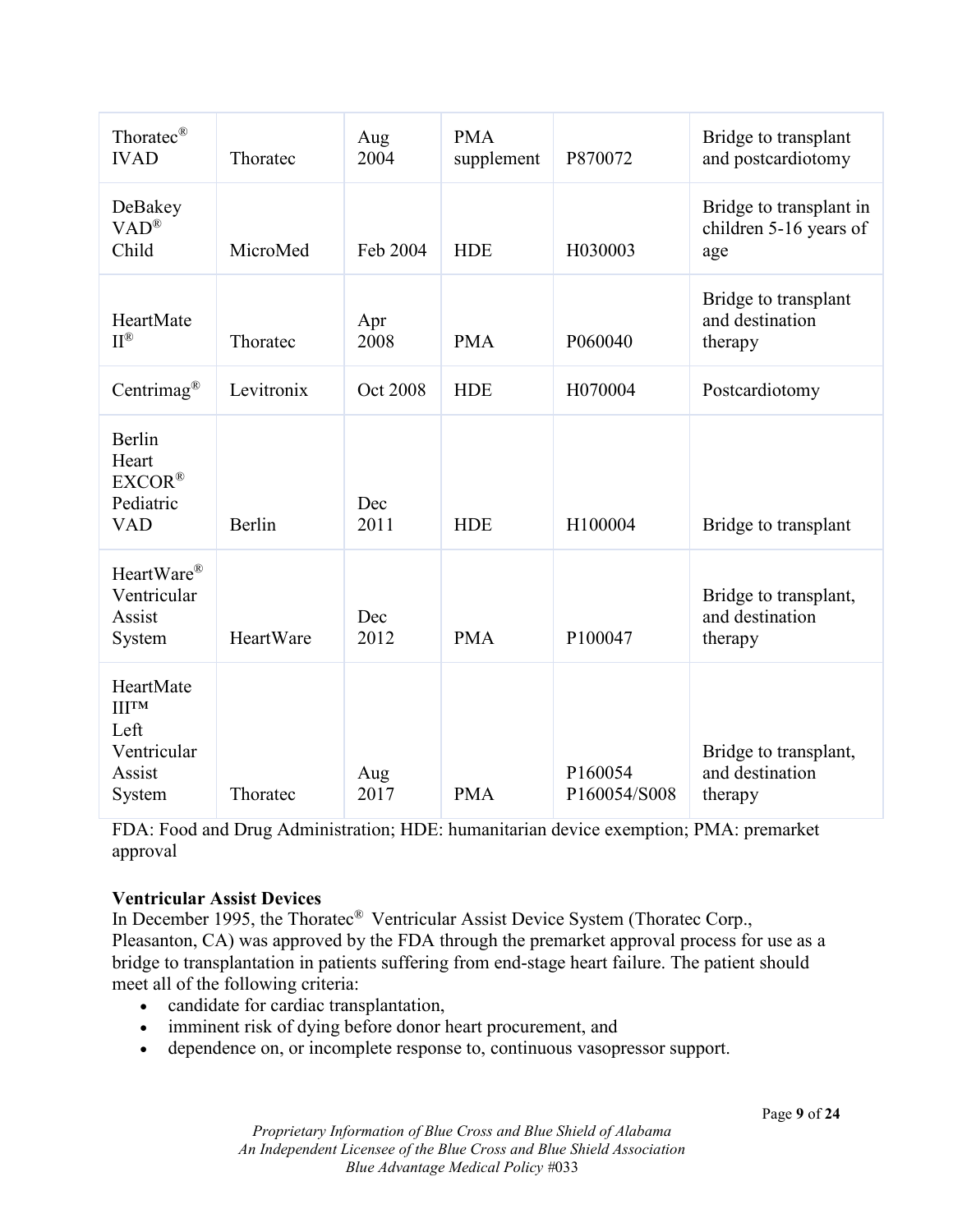In May 1998, supplemental approval for the above device was given for the indication for postcardiotomy patients who are unable to be weaned from cardiopulmonary bypass. In June 2001, supplemental approval was given for a portable external driver to permit excursions within a 2-hour travel radius of the hospital in the company of a trained caregiver. In November 2003, supplemental approval was given to market the device as Thoratec® Paracorporeal VAD. In August 2004, supplemental approval was given to a modified device to be marketed as the Thoratec® Implantable VAD for the same indications. In January 2008, supplemental approval was given to delete Paracorporeal VAD use.

In February 2004, the FDA approved the DeBakey VAD® Child under the HDE approval process. According to the FDA, this device is indicated under HDE for both home and hospital use for children who are between ages 5 and 16 years and who have end-stage ventricular failure requiring temporary mechanical blood circulation until a heart transplant is performed. In April 2008, continuous flow device HeartMate II® LVAS (Thoratec, Pleasanton, CA) was approved by the FDA through the premarket approval process for use as a bridge to transplantation in cardiac transplant candidates at risk of imminent death from nonreversible left ventricular failure. The Heartmate II® LVAS is intended for use both inside and outside the hospital. In January 2010, the device received the added indication as destination therapy for use in patients with New York Heart Association (NYHA) Class IIIB or IV end-stage left ventricular failure who have received optimal medical therapy for at least 45 of the last 60 days and are not candidates for cardiac transplantation.

In October 2008, device Centrimag® Right Ventricular Assist Device (Levitronix, Zurich) was approved by the FDA under the HDE to provide temporary circulatory support for up to 14 days for patients in cardiogenic shock due to acute right-sided heart failure.

In December 2011, the Berlin Heart EXCOR® Pediatric VAD was approved via HDE. The indications for this device are pediatric patients with severe isolated left ventricular or biventricular dysfunction who are candidates for cardiac transplant and require circulatory support.

In December 2012, device HeartWare® Ventricular Assist System (HeartWare, Inc., Framingham, Mass.) was approved by the FDA using the INTERMACS registry as a control. INTERMACS registry was established in 2005 as a joint effort involving the FDA, National Heart, Lung and Blood Institute (NHLBI), Centers for Medicare and Medicaid Services (CMS), clinicians, scientists, and industry. This was the first time the FDA approved an LVAD using registry data as a control. INTERMACS is managed by the University of Alabama at Birmingham.

In August 2016, HeartWare<sup>®</sup> recalled its VAD Pumps due to a design flaw that was deemed by FDA as potentially causing serious injuries or death (class I recall). The devices affected were manufactured and distributed from March 2006 and May 2018. FDA product codes 204 and 017.

In September 2017, HeartWare® Ventricular Assist System (HeartWare, Inc., Framingham, Mass.) was approved by the FDA for providing long-term hemodynamic support (e.g., destination therapy) in patients with advanced heart failure.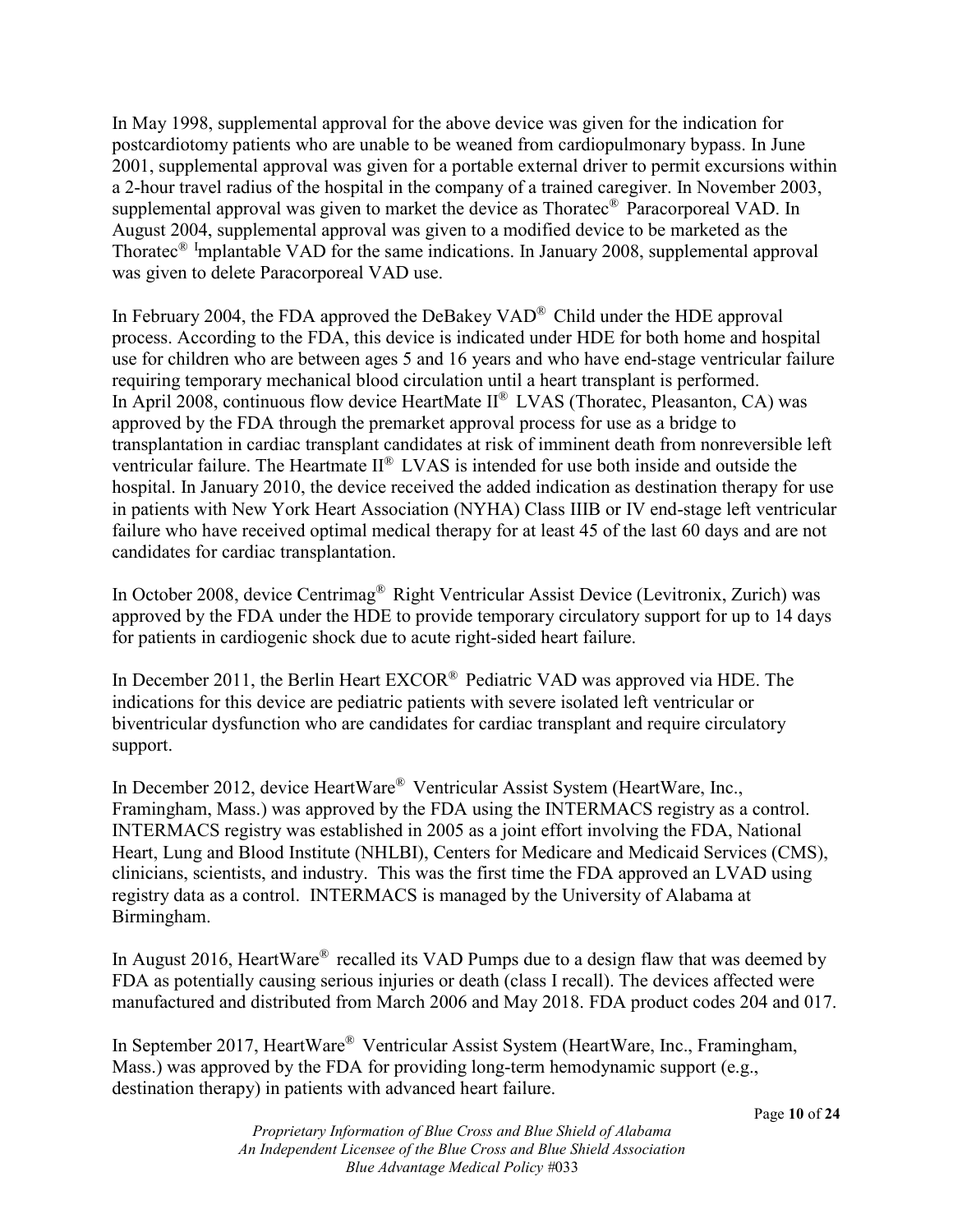In August 2017, the HeartMate™ 3 Left Ventricular Assist System (Thoratec Corp., Pleasanton, CA) was approved by the FDA for providing short-term hemodynamic support (e.g., bridge to transplant or bridge to myocardial recovery) in patients with advanced refractory left ventricular heart failure.

In October 2018, the HeartMate™ 3 Left Ventricular Assist System (Thoratec Corp., Pleasanton, CA) was approved by the FDA for providing long-term hemodynamic support (e.g., destination therapy) in patients with advanced heart failure.

A class I recall was issued for the HeartMate 3™ in April 2018 affecting all manufacturing dates. FDA product code: DSQ.

#### **Total Artificial Heart**

In 2004, the temporary CardioWest™ Total Artificial Heart (SynCardia Systems) was approved by FDA through the premarket approval process for use as a bridge to transplant in cardiac transplant-eligible candidates at risk of imminent death from biventricular failure. This device is also intended for use inside the hospital. In 2010, FDA approved a name change to SynCardia Temporary Total Artificial Heart. FDA product code: LOZ.

In 2006, the AbioCor® Implantable Replacement Heart System (Abiomed) was approved by FDA through the humanitarian device exemption (H040006) process in severe biventricular endstage heart disease patients who are not cardiac transplant candidates and who:

- are younger than 75 years of age;
- require multiple inotropic support;
- are not treatable by left VAD destination therapy; and
- are not weanable from biventricular support if on such support.

In addition to meeting other criteria, patients who are candidates for the AbioCor $^{\circ}$  TAH must undergo a screening process to determine if their chest volume is large enough to hold the device. The device is too large for about 90% of women and for many men.

#### **\*\*NOTE: The Carmat bioprosthetic total artificial heart has not been FDA approved.**

## **Percutaneous VADs (Circulatory Assist Devices) Table 3. Available Mechanical Circulatory Support Devices**

| Device                   | Manufacturer      | Approval<br>Date | <b>FDA</b><br>Clearance | PMA,<br>510(k)<br>No. | Indication                                         |
|--------------------------|-------------------|------------------|-------------------------|-----------------------|----------------------------------------------------|
| TandemHeart <sup>®</sup> | Cardiac<br>Assist | Sep 2005         | 510(k)                  | K110493               | Temporary left ventricular<br>bypass of $\leq 6$ h |

Page **11** of **24**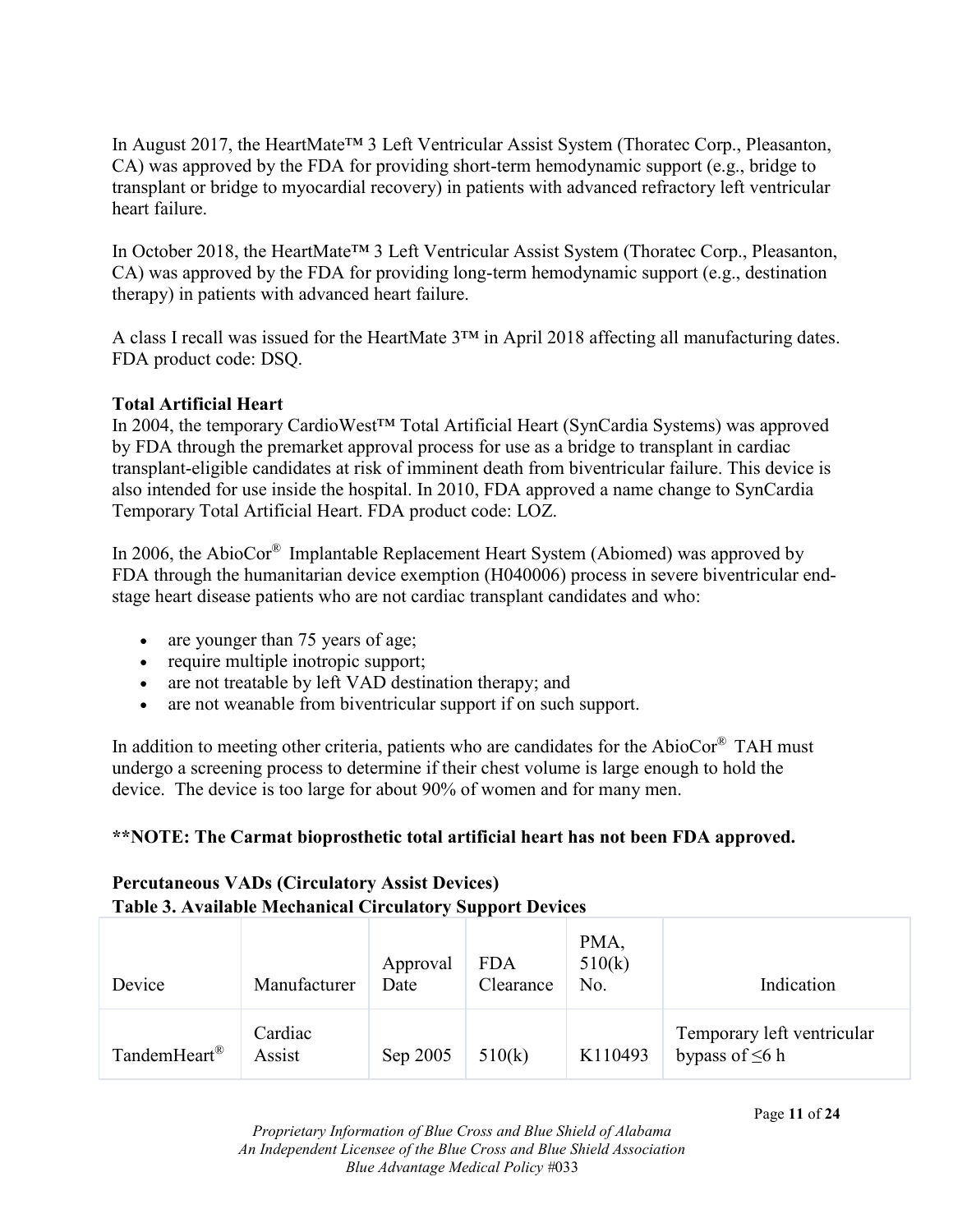| Impella <sup>®</sup><br>Recover LP<br>2.5 | Abiomed | May<br>2008 | 510(k)     | K063723 | Partial circulatory support<br>using extracorporeal bypass<br>control unit for $\leq 6$ h |
|-------------------------------------------|---------|-------------|------------|---------|-------------------------------------------------------------------------------------------|
| Impella <sup>®</sup> 2.5<br>System        | Abiomed | Mar<br>2015 | <b>PMA</b> | P140003 | Temporary ventricular<br>support for $\leq 6$ h                                           |

FDA: U.S. Food and Drug Administration; PMA: premarket approval.

#### **Comparative Efficacy of Left VAD Devices**

The mechanism of operation of left VADs has changed since their introduction. The earliest devices were pulsatile positive displacement pumps. These pumps have been largely replaced by axial continuous-flow pumps. More recently centrifugal continuous-flow pumps have also been introduced.

The evidence of the comparative efficacy of centrifugal continuous-flow vs axial continuousflow devices consists of 2 randomized controlled trials of 2 different centrifugal continuous-flow devices. The MOMENTUM 3 trial compared HeartMate III™ centrifugal continuous-flow device with the HeartMate II® axial continuous-flow device in patients indicated for circulatory support as a bridge to transplant or destination therapy. HeartMate III<sup>TM</sup> received PMA approval in August 2017 but was recalled in April 2018. The ENDURANCE trial compared HeartWare® centrifugal continuous-flow device with the HeartMate  $II^{\mathcal{R}}$  axial continuous-flow device in patients indicated for circulatory support as destination therapy. HeartWare® is FDA-approved as a bridge to transplantation device. Both trials found the centrifugal device to be noninferior to the axial device for the primary, composite outcome including measures of survival, freedom from disabling stroke, and freedom from device failure. While there are fewer device failures with the centrifugal devices without a significant increase in disabling stroke, the HeartWare<sup>®</sup> device was associated with increased risk of any stroke over a period of 2 years.

The evidence on the comparative efficacy of continuous-flow vs pulsatile-flow devices consists of a randomized controlled trial and several nonrandomized comparative studies. The randomized controlled trial reported fairly large differences in a composite outcome measure favoring the continuous-flow devices, with increases in revision and reoperation rates for the pulsatile device group being the largest factor driving the difference in outcomes. Other nonrandomized comparative studies, including a database study with large numbers of patients, have not reported important differences in clinical outcomes between devices.

#### **Percutaneous Ventricular Assist Devices (circulatory assist devices)**

The Impella® Recover LP 2.5 Percutaneous Cardiac Support System (Abiomed, Aachen, Germany) received FDA 510(k) approval in May 2008 for short-term (less than six hours) use in patients requiring circulatory support.

In March 2015, the Impella® 2.5 System received approval through the PMA process for temporary ventricular support during high-risk percutaneous coronary interventions.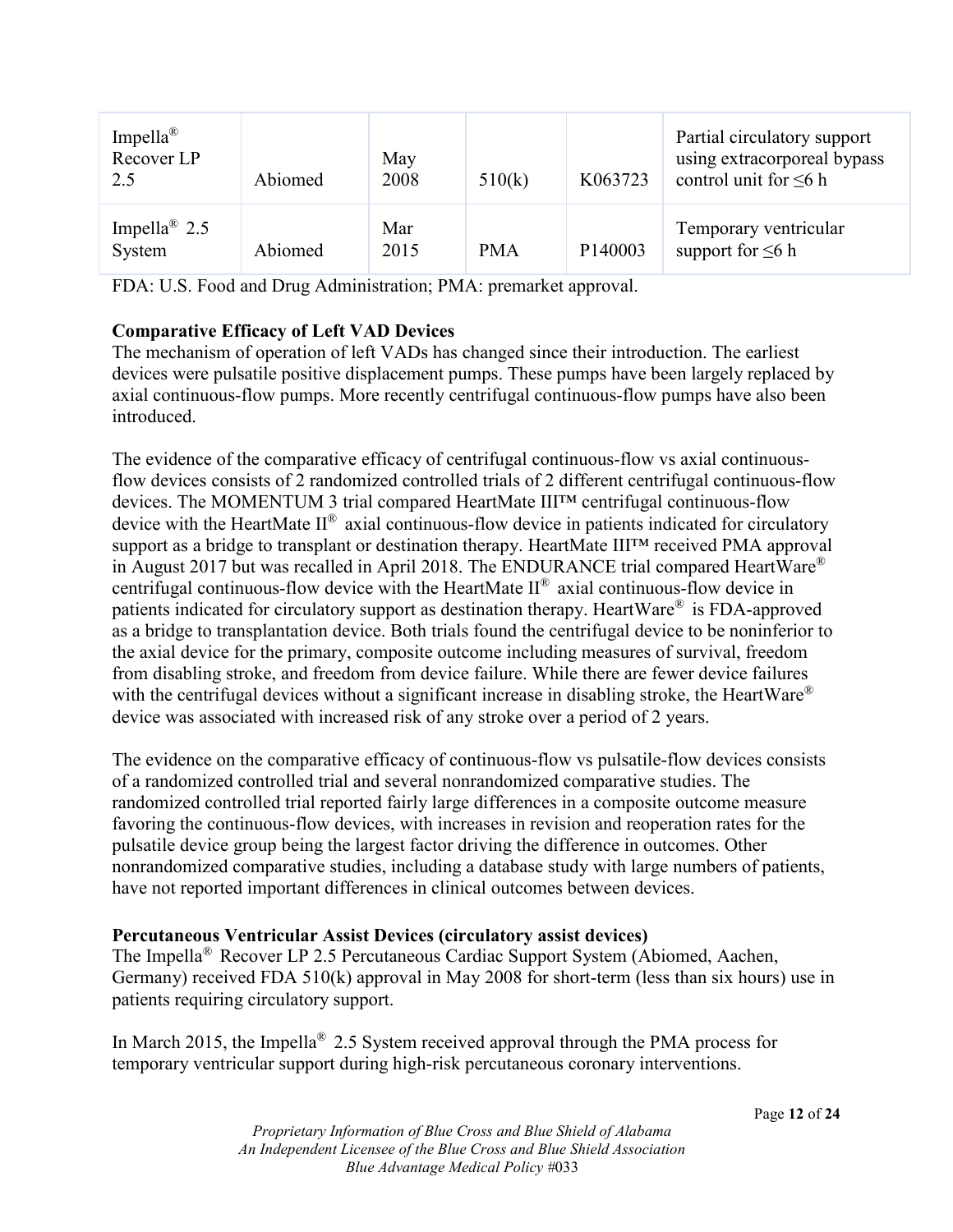The TandemHeart<sup>®</sup> (Cardiac Assist, Pittsburgh) received a similar  $510(k)$  approval for shortterm circulatory support in September 2005.

Several other devices are in clinical trials or awaiting FDA review.

# **BENEFIT APPLICATION:**

Coverage is subject to member's specific benefits. Group specific policy will supersede this policy when applicable.

# **CURRENT CODING:**

| <b>CPT</b> codes: |                                                                                                                                                         |
|-------------------|---------------------------------------------------------------------------------------------------------------------------------------------------------|
| 33927             | Implantation of a total replacement heart system (artificial heart) with recipient<br>cardiectomy                                                       |
| 33928             | Removal and replacement of total replacement heart system (artificial heart)                                                                            |
| 33929             | Removal of a total replacement heart system (artificial heart) for heart<br>transplantation (List separately in addition to code for primary procedure) |

As of 1/1/22, aortic counterpulsation ventricular assist devices should be reported using the unlisted code below.

| 33999 | Unlisted procedure, cardiac surgery |
|-------|-------------------------------------|
|       |                                     |

#### **HCPCS Codes:**

L8698 Miscellaneous component, supply or accessory for use with total artificial heart system

# **PREVIOUS CODING:**

#### **Aortic Counterpulsation Ventricular Assist Devices**

0451T Insertion or replacement of a permanently implantable aortic counterpulsation ventricular assist system, endovascular approach, and programming of sensing and therapeutic parameters; complete system (counterpulsation device, vascular graft, implantable vascular hemostatic seal, mechano-electrical skin interface and subcutaneous electrodes) (Deleted 12/31/21)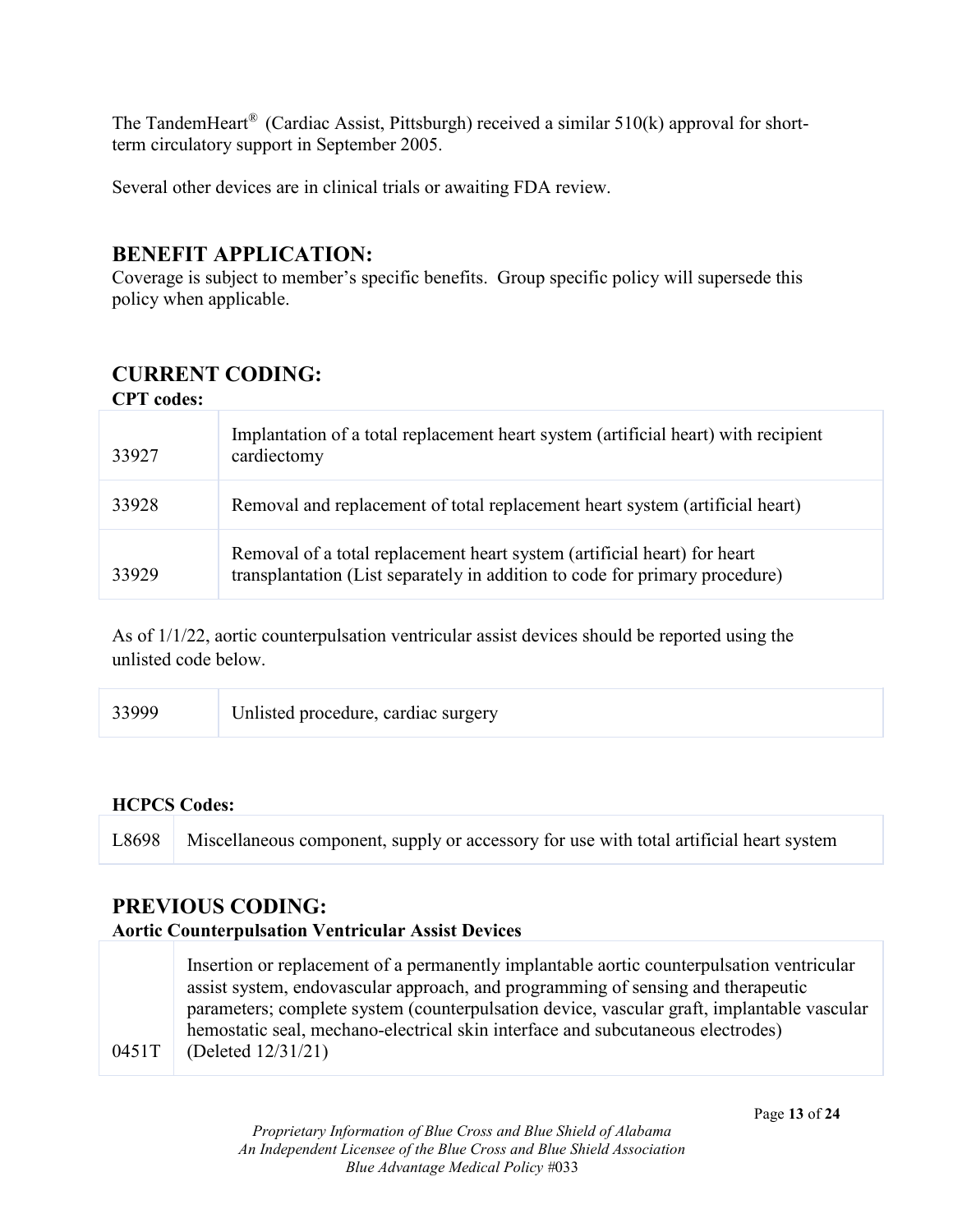| 0452T | Insertion or replacement of a permanently implantable aortic counterpulsation ventricular<br>assist system, endovascular approach, and programming of sensing and therapeutic<br>parameters; aortic counterpulsation device and vascular hemostatic seal<br>(Deleted 12/31/21)                                                                                         |
|-------|------------------------------------------------------------------------------------------------------------------------------------------------------------------------------------------------------------------------------------------------------------------------------------------------------------------------------------------------------------------------|
| 0453T | Insertion or replacement of a permanently implantable aortic counterpulsation ventricular<br>assist system, endovascular approach, and programming of sensing and therapeutic<br>parameters; mechano-electrical skin interface (Deleted 12/31/21)                                                                                                                      |
| 0454T | Insertion or replacement of a permanently implantable aortic counterpulsation ventricular<br>assist system, endovascular approach, and programming of sensing and therapeutic<br>parameters; subcutaneous electrode (Deleted 12/31/21)                                                                                                                                 |
| 0455T | Removal of permanently implantable aortic counterpulsation ventricular assist system;<br>complete system (aortic counterpulsation device, vascular hemostatic seal, mechano-<br>electrical skin interface and electrodes) (Deleted 12/31/21)                                                                                                                           |
| 0456T | Removal of permanently implantable aortic counterpulsation ventricular assist system;<br>aortic counterpulsation device and vascular hemostatic seal (Deleted 12/31/21)                                                                                                                                                                                                |
| 0457T | Removal of permanently implantable aortic counterpulsation ventricular assist system;<br>mechano-electrical skin interface (Deleted 12/31/21)                                                                                                                                                                                                                          |
| 0458T | Removal of permanently implantable aortic counterpulsation ventricular assist system;<br>subcutaneous electrode (Deleted 12/31/21)                                                                                                                                                                                                                                     |
| 0459T | Relocation of skin pocket with replacement of implanted aortic counterpulsation<br>ventricular assist device, mechano-electrical skin interface and electrodes<br>Repositioning of previously implanted aortic counterpulsation ventricular assist device;<br>subcutaneous electrode (Deleted 12/31/21)                                                                |
| 0460T | Repositioning of previously implanted aortic counterpulsation ventricular assist device;<br>subcutaneous electrode (Deleted 12/31/21)                                                                                                                                                                                                                                  |
| 0461T | Repositioning of previously implanted aortic counterpulsation ventricular assist device;<br>aortic counterpulsation device (Deleted 12/31/21)                                                                                                                                                                                                                          |
| 0462T | Programming device evaluation (in person) with iterative adjustment of the implantable<br>mechano-electrical skin interface and/or external driver to test the function of the device<br>and select optimal permanent programmed values with analysis, including review and<br>report, implantable aortic counterpulsation ventricular assist system, per day (Deleted |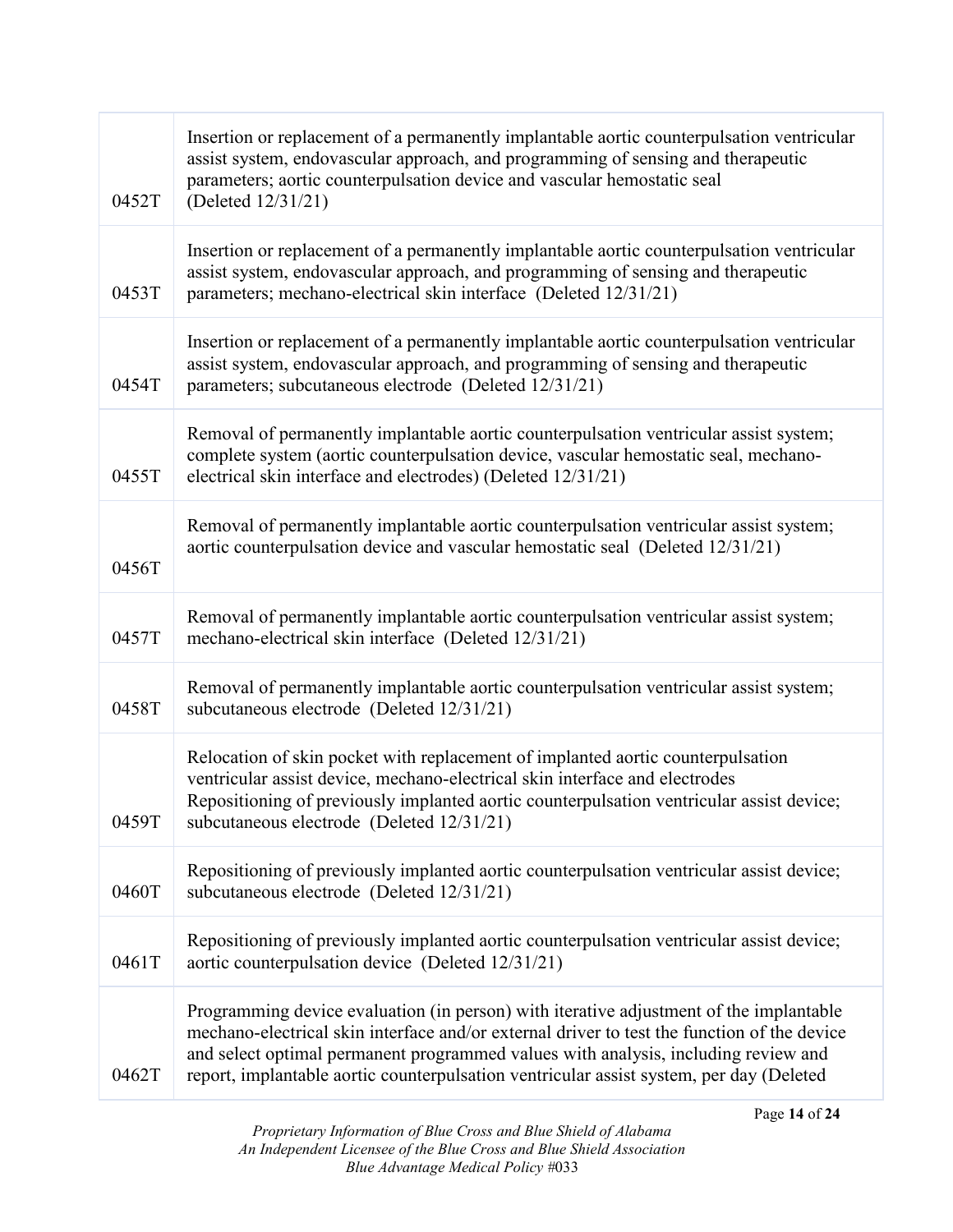|       | 12/31/21                                                                                                                                                                                                                                              |
|-------|-------------------------------------------------------------------------------------------------------------------------------------------------------------------------------------------------------------------------------------------------------|
| 0463T | Interrogation device evaluation (in person) with analysis, review and report, includes<br>connection, recording and disconnection per patient encounter, implantable aortic<br>counterpulsation ventricular assist system, per day (Deleted 12/31/21) |

# **REFERENCES:**

- 1. 2008 OPTN/SRTR Annual Report 1998-2007. HHS/HRSA/HSB/DOT. Accessed 11/30/2010.
- 2. Aaronson KD, Eppinger MJ, Dyke DB et al. Left ventricular assist device therapy improves utilization of donor hearts. J Am Coll Cardiol 2002; 39(8):1247-54.
- 3. Aaronson KD, Slaughter MS, Miller LW, et al. Use of an intrapericardial, continuousflow, centrifugal pump in patients awaiting heart transplantation. Circulation. Jun 26 2012; 125(25):3191-3200.
- 4. Acharya D, Loyaga-Rendon RY, Pamboukian SV, et al. Ventricular assist device in acute myocardial infarction. J Am Coll Cardiol. Apr 26 2016; 67(16):1871-1880.
- 5. Aissaoui N, Morshuis M, Maoulida H, et al. Management of end-stage heart failure patients with or without ventricular assist device: an observational comparison of clinical and economic outcomes. Eur J Cardiothorac Surg. 2018 53(1).
- 6. Alasnag MA, Gardi DO, Elder M, et al. Use of the Impella 2.5 for prophylactic circulatory support during elective high-risk percutaneous coronary intervention. Cardiovasc Revasc Med. Sep-Oct 2011; 12(5):299-303.
- 7. Alba AC, McDonald M, Rao V et al. The effect of ventricular assist devices on long-term post-transplant outcomes: a systematic review of observational studies. Eur J Heart Fail 2011; 13(7):785-95.
- 8. Almond CS, Buchholz H, Massicotte P et al. Berlin Heart EXCOR Pediatric ventricular assist device Investigational Device Exemption study: study design and rationale. Am Heart J 2011; 162(3):425-35 e6.
- 9. Almond CS, Morales DL, Blackstone EH, et al. Berlin Heart EXCOR pediatric ventricular assist device for bridge to heart transplantation in US children. Circulation. Apr 23 2013; 127(16):1702-1711.
- 10. Al-Sarie M, Rauf A, Kfoury AG, et al. Myocardial structural and functional response after long-term mechanical unloading with continuous flow left ventricular assist device: axial versus centrifugal flow. JACC Heart Fail. Jul 2016; 4(7):570-576.
- 11. Agrawal S, Garg L, Shah M, et al. Thirty-Day Readmissions after Left Ventricular Assist Device Implantation in the United States: Insights from the Nationwide Readmissions Database. Circ Heart Fail 2018 11(3):e004628.
- 12. American Medical Association. CPT 2021 Professional.
- 13. Arnold SV, Jones PG, Allen LA, et al. Frequency of poor outcome (death or poor quality of life) after left ventricular assist device for destination therapy: results from the INTERMACS Registry. Circ Heart Fail. Aug 2016; 9(8).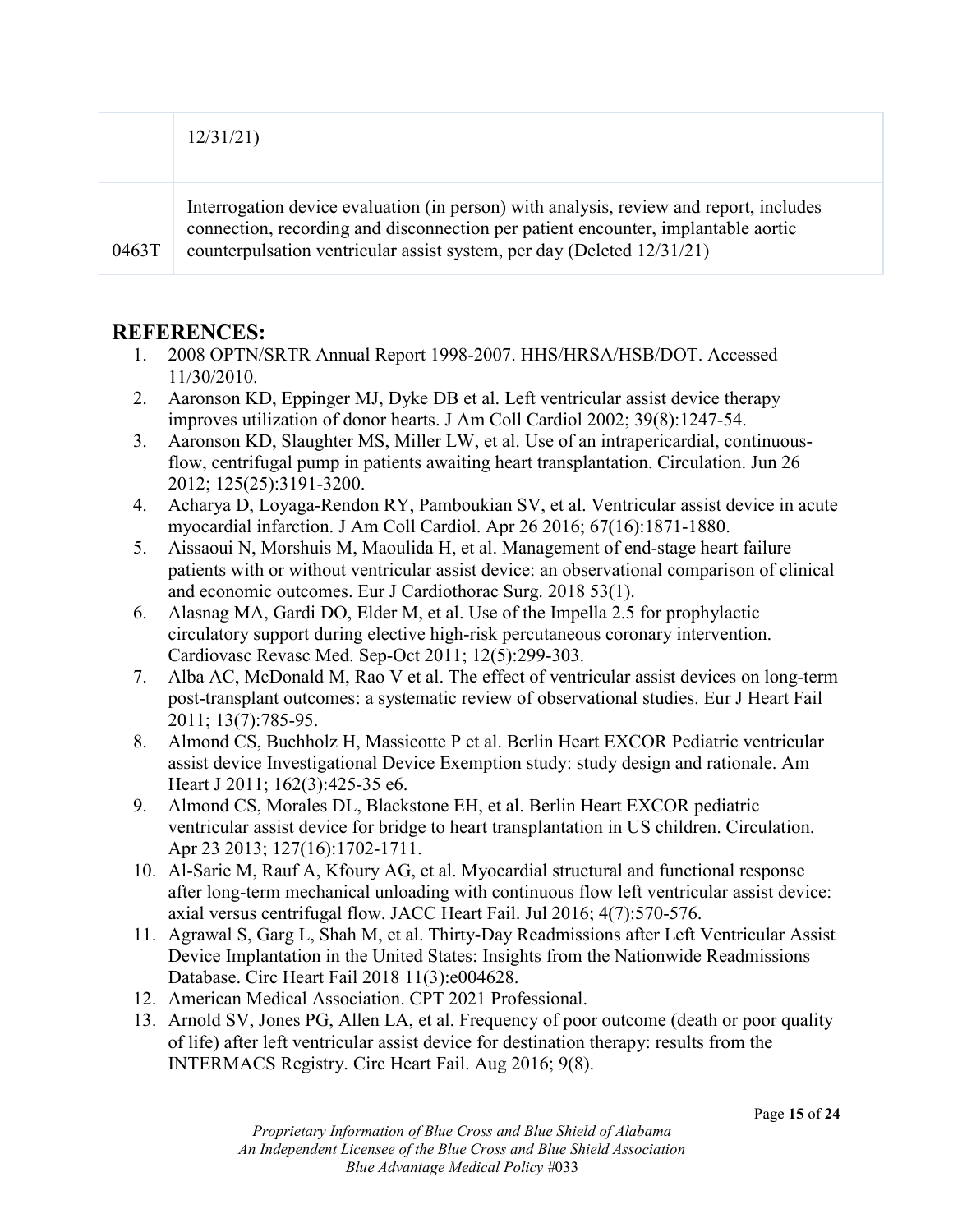- 14. Aryana A, Gearoid O'Neill P, Gregory D, et al. Procedural and clinical outcomes after catheter ablation of unstable ventricular tachycardia supported by a percutaneous left ventricular assist device. Heart Rhythm. Jul 2014; 11(7):1122-1130.
- 15. Bank AJ, Mir SH, Nguyen DQ et al. Effects of left ventricular assist devices on outcomes in patients undergoing heart transplantation. Ann Thorac Surg 2000; 69(5):1369-74; discussion 75.
- 16. Basir MB, Schreiber TL, Grines CL, et al. Effect of early initiation of mechanical circulatory support on survival in cardiogenic shocks. Am J Cardiol. Mar 15 2017;119(6):845-851.
- 17. Birks EJ, George RS, Hedger M, et al. Reversal of severe heart failure with a continuousflow left ventricular assist device and pharmacological therapy: a prospective study. Circulation. Feb 1 2011; 123(4):381-390.
- 18. Birks EJ, Tansley PD, Hardy J, et al. Left ventricular assist device and drug therapy for the reversal of heart failure. N Engl J Med. Nov 2 2006;355(18):1873-1884.
- 19. Blue Cross Blue Shield Association, Technology Evaluation Center (TEC) Assessment, January 1997, Vol. 11, No. 26.
- 20. Blue Cross Blue Shield Association, Technology Evaluation Center (TEC) Assessment 1996: Ventricular assist devices in bridging to heart transplantation. 1996; Volume 11;Tab 26.
- 21. Blue Cross Blue Shield Association. Left-ventricular assist devices as destination therapy for end-stage heart failure. Technology Evaluation Center (TEC) Assessment, December 2002, Vol. 17, No. 19.
- 22. Blue Cross Blue Shield Association. Ventricular assist devices and total artificial hearts. Medical Policy Reference Manual, September 2010.
- 23. Blume ED, Rosenthal DN, Rossano JW, et al. Outcomes of children implanted with ventricular assist devices in the United States: First analysis of the Pediatric Interagency Registry for Mechanical Circulatory Support (PediMACS). J Heart Lung Transplant. May 2016; 35(5):578-584.
- 24. Briasoulis A, Telila T, Palla M, et al. Meta-analysis of usefulness of percutaneous left ventricular assist devices for high-risk percutaneous coronary interventions. Am J Cardiol. Aug 1 2016;118(3):369-375.
- 25. Bulic A, Maeda K, Zhang Y, et al. Functional status of United States children supported with a left ventricular assist device at heart transplantation. J Heart Lung Transplant. Aug 2017; 36(8):890-896.
- 26. Burkhoff D, Cohen H, Brunckhorst C, et al. A randomized multicenter clinical study to evaluate the safety and efficacy of the TandemHeart percutaneous ventricular assist device versus conventional therapy with intra-aortic balloon pumping for treatment of cardiogenic shock. Am Heart J. Sep 2006; 152(3):469 e461-468.
- 27. Carpentier A, Latremouille C, Cholley B, et al. First clinical use of a bioprosthetic total artificial heart: report of two cases. Lancet. Oct 17 2015; 386(10003):1556-1563.
- 28. Chen S, Lin A, Liu E, et al. Outpatient outcomes of pediatric patients with left ventricular assist devices. ASAIO J. Mar-Apr 2016; 62(2):163-168.
- 29. Cheng JM, den Uil CA, Hoeks SE, et al. Percutaneous left ventricular assist devices vs. intra-aortic balloon pump counterpulsation for treatment of cardiogenic shock: a metaanalysis of controlled trials. Eur Heart J. Sep 2009; 30(17):2102-2108.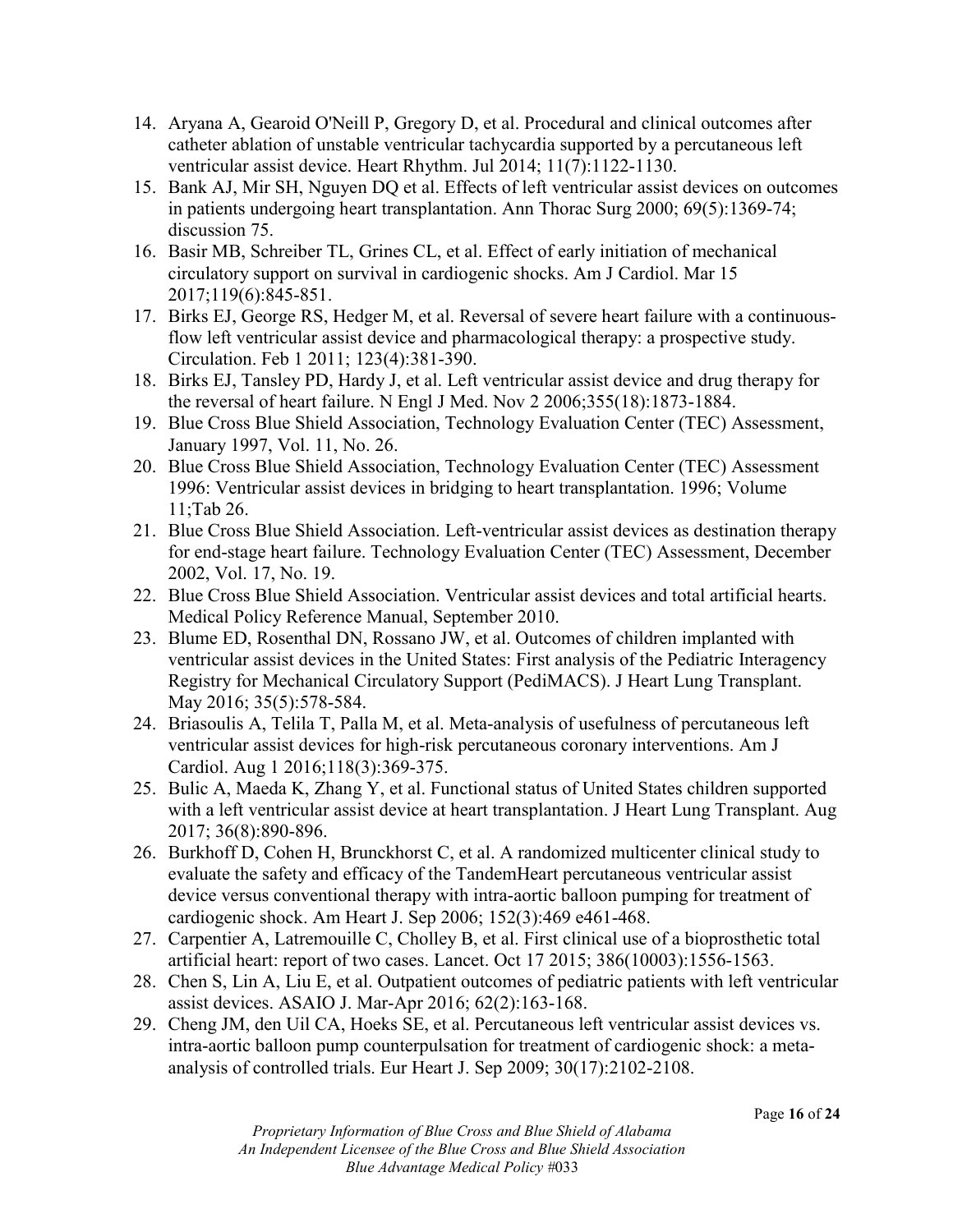- 30. Conway J, Al-Aklabi M, Granoski D, et al. Supporting pediatric patients with short-term continuous-flow devices. J Heart Lung Transplant. May 2016; 35(5):603-609.
- 31. Copeland JG, Copeland H, Gustafson M et al. Experience with more than 100 total artificial heart implants. J Thorac Cardiovasc Surg 2012; 143(3):727-34.
- 32. Copeland JG, Smith RG, Arabia FA et al. Cardiac replacement with a total artificial heart as a bridge to transplantation. N Engl J Med 2004; 351(9):859-67.
- 33. Dangas GD, Kini AS, Sharma SK, et al. Impact of hemodynamic support with Impella 2.5 versus intra-aortic balloon pump on prognostically important clinical outcomes in patients undergoing high-risk percutaneous coronary intervention (from the PROTECT II randomized trial). Am J Cardiol. Jan 15 2014; 113(2):222-228.
- 34. Davies RR, Russo MJ, Hong KN et al. The use of mechanical circulatory support as a bridge to transplantation in pediatric patients: an analysis of the United Network for Organ Sharing database. J Thorac Cardiovasc Surg 2008; 135(2):421-427, 427 e421.
- 35. Dell'Aquila AM, Schneider SR, Stypmann J, et al. Survival results after implantation of intrapericardial third-generation centrifugal assist device: an INTERMACS-matched comparison analysis. Artif Organs. May 2014; 38(5):383-390.
- 36. De Robertis F, Birks EJ, Rogers P et al. Clinical performance with the Levitronix Centrimag short-term ventricular assist device. J Heart Lung Transplant 2006; 25(2):181- 6.
- 37. De Robertis F, Rogers P, Amrani M et al. Bridge to decision using the Levitronix CentriMag short-term ventricular assist device. J Heart Lung Transplant 2008; 27(5):474- 8.
- 38. Deo SV, Sung K, Daly RC, et al. Cardiac transplantation after bridged therapy with continuous flow left ventricular assist devices. Heart Lung Circ. Mar 2014; 23(3):224- 228.
- 39. Dickstein K, Vardas PE, Auricchio A et al. 2010 Focused Update of ESC Guidelines on device therapy in heart failure: an update of the 2008 ESC Guidelines for the diagnosis and treatment of acute and chronic heart failure and the 2007 ESC guidelines for cardiac and resynchronization therapy. Developed with the special contribution of the Heart Failure Association and the European Heart Rhythm Association. Eur Heart J 2010; 31(21):2677-87.
- 40. Dickstein K, Cohen-Solal A, Filippatos G, et al. ESC Guidelines for the diagnosis and treatment of acute and chronic heart failure 2008: the Task Force for the Diagnosis and Treatment of Acute and Chronic Heart Failure 2008 of the European Society of Cardiology. Developed in collaboration with the Heart Failure Association of the ESC (HFA) and endorsed by the European Society of Intensive Care Medicine (ESICM). Eur Heart J. Oct 2008; 29(19):2388-2442.
- 41. Dixon SR, Henriques JP, et al. A prospective feasibility trial investigating the use of the Impella 2.5 system in patients undergoing high-risk percutaneous coronary intervention (The PROTECT I Trial): Initial U.S. experience. JACC Cardiovasc Interv, February 2009; 2(2): 91-96.
- 42. Dowling RD, Gray LA, Jr., Etoch SW et al. Initial experience with the AbioCor implantable replacement heart system. J Thorac Cardiovasc Surg 2004; 127(1):131-41.
- 43. Estep JD, Starling RC, Horstmanshof DA, et al. Risk assessment and comparative effectiveness of left ventricular assist device and medical management in ambulatory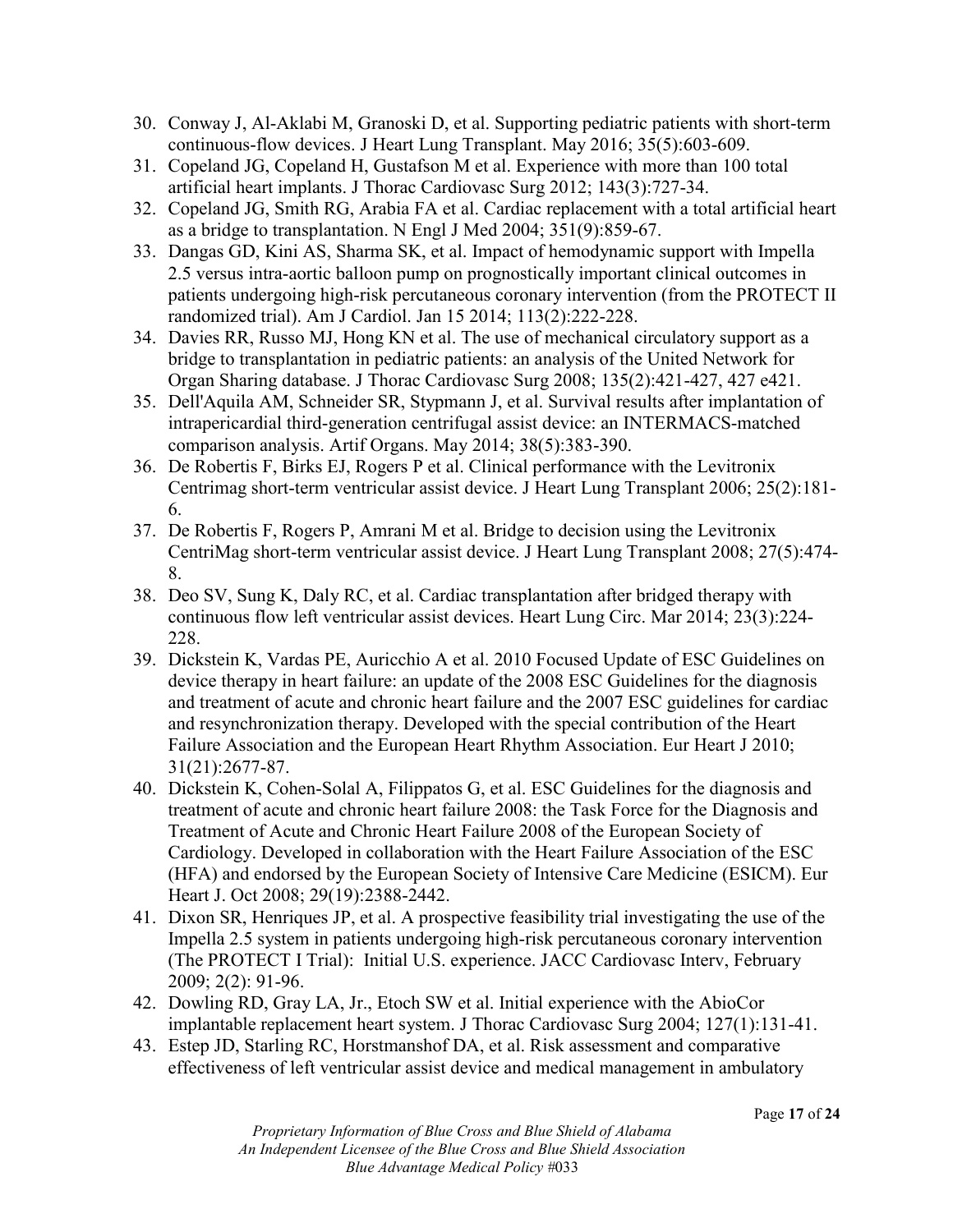heart failure patients: results from the ROADMAP study. J Am Coll Cardiol. Oct 20 2015; 66(16):1747-1761.

- 44. FDA. Summary of Safety and Probable Benefit H040006: AbioCor Implantable Replacement Heart. 2006; http://www.accessdata.fda.gov/cdrh\_docs/pdf4/H040006b.pdf. Accessed July 31, 2017FDA information: Debakey VAD Child. Available online at: www.accessdata.fda.gov/cdrh\_docs/pdf3/H030003b.pdf. Last reviewed March 2012.
- 45. Food and Drug Administration. Summary of Safety and Probable Benefit H040006: AbioCor Implantable Replacement Heart. 2006; https://www.accessdata.fda.gov/cdrh\_docs/pdf4/H040006b.pdf. Accessed August 8, 2018.
- 46. FDA information: FDA approves pump for heart failure patients awaiting heart transplant. Available online at: www.fda.gov/NewsEvents/Newsroom/PressAnnouncements/ucm328818.htm. November 20, 2012.
- 47. FDA information: Thoratec Heartmate II. Available online at: www.accessdata.fda.gov/cdrh\_docs/pdf6/P060040b.pdf. Last reviewed March 2012.
- 48. Feldman D, Pamboukian SV, Teuteberg JJ, et al. The 2013 International Society for Heart and Lung Transplantation Guidelines for mechanical circulatory support: executive summary. J Heart Lung Transplant. Feb 2013; 32(2):157-187.
- 49. Fraser CD, Jr., Jaquiss RD, Rosenthal DN, et al. Prospective trial of a pediatric ventricular assist device. N Engl J Med. Aug 9 2012; 367(6):532-541.
- 50. Frazier OH, Gemmato C, Myers TJ et al. Initial clinical experience with the HeartMate II axial-flow left ventricular assist device. Tex Heart Inst J 2007; 34(3):275-81.
- 51. Frazier OH, Rose EA, McCarthy P et al. Improved mortality and rehabilitation of transplant candidates treated with a long-term implantable left ventricular assist system. Ann Surg 1995; 222(3):327-336; discussion 336-338.
- 52. Frieden J. FDA panel gives okay to pediatric use of LVAD. July 2011, www.medpagetoday.com/Cardiology/HeartTransplantation/27738.
- 53. Gafoor S, Franke J, Lam S, Reinartz M, Bertog S, Vaskelyte L, Hofmann I, Sievert H. Devices in heart failure--the new revolution. Circ J. 2015; 79(2):237-44.
- 54. Geligns AC, et al. Evolving costs of long-term left ventricular assist device implantation. Annals of Thoracic Surgery, 1997; 64:1312-19.
- 55. Griffith BP, Anderson MB, Samuels LE et al. The RECOVER I: A multicenter prospective study of Impella 5.0/LD for postcardiotomy circulatory support. J Thorac Cardiovasc Surg. 2013 Feb; 145(2):548-54
- 56. Grimm JC, Sciortino CM, Magruder JT, et al. Outcomes in Patients Bridged With Univentricular and Biventricular Devices in the Modern Era of Heart Transplantation. Ann Thorac Surg. Jul 2016; 102(1):102-108.
- 57. Goldstein DJ, Ox MC, and Rose EA. Implantable left ventricular assist devices. N England J Med 1998; 339(21):1522-1533.
- 58. Heart Failure Society of America, Lindenfeld J, Albert NM, et al. HFSA 2010 Comprehensive Heart Failure Practice Guideline. J Card Fail. Jun 2010;16(6):e1-194.
- 59. Hunt SA, Abraham WT, Chin MH et al. 2009 focused update incorporated into the ACC/AHA 2005 Guidelines for the Diagnosis and Management of Heart Failure in Adults: a report of the American College of Cardiology Foundation/American Heart Association Task Force on Practice Guidelines: developed in collaboration with the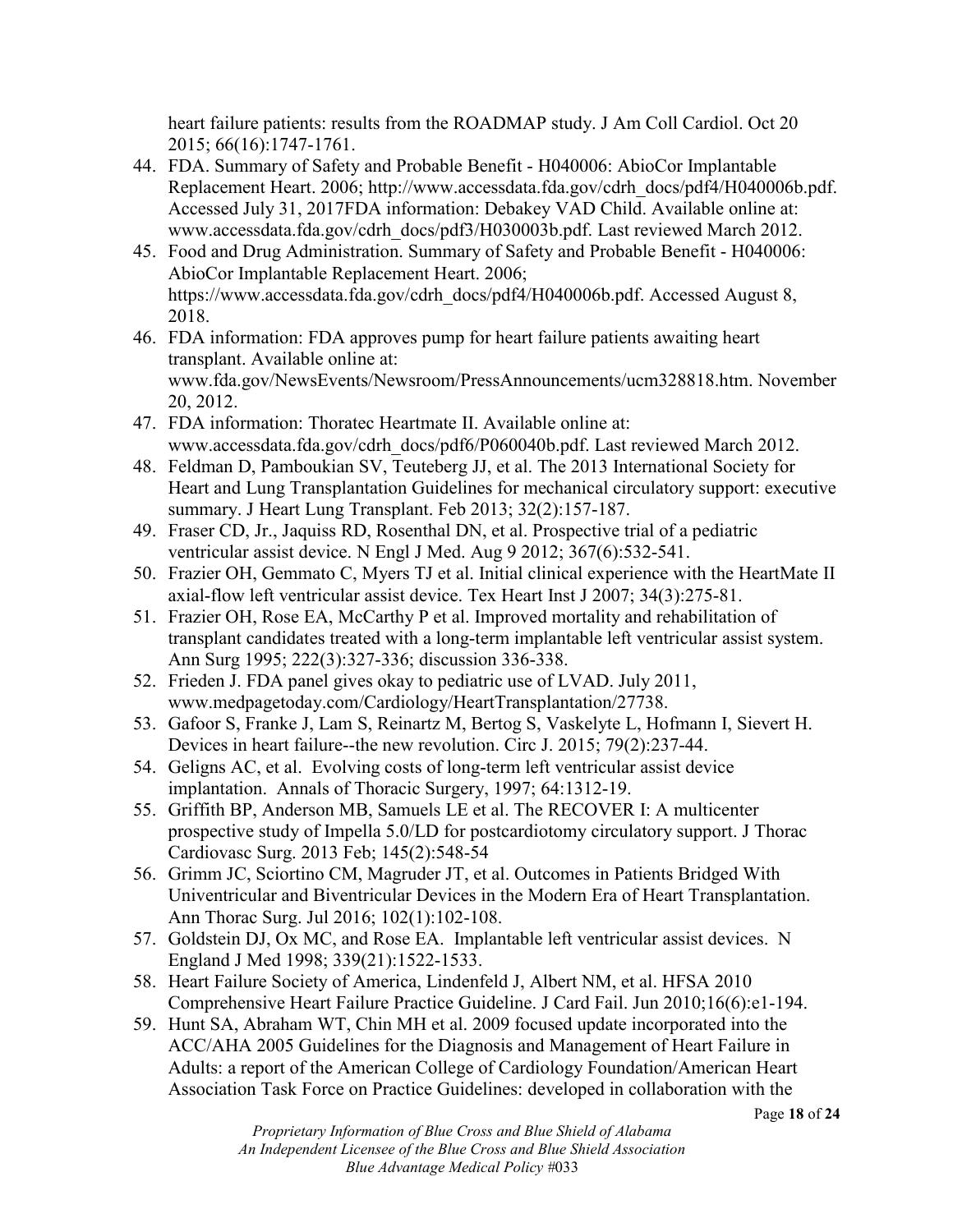International Society for Heart and Lung Transplantation. Circulation 2009; 119(14):e391-479.

- 60. Hunt SA, Abraham WT, Chin MH et al. ACC/AHA 2005 Guideline Update for the Diagnosis and Management of Chronic Heart Failure in the Adult: a report of the American College of Cardiology/American Heart Association Task Force on Practice Guidelines (Writing Committee to Update the 2001 Guidelines for the Evaluation and Management of Heart Failure): developed in collaboration with the American College of Chest Physicians and the International Society for Heart and Lung Transplantation: endorsed by the Heart Rhythm Society. Circulation 2005; 112(12):e154-235.
- 61. Jeevanandam V, Jayakar D, Anderson AS, et al. Circulatory assistance with a permanent implantable IABP: Initial human experience. Circulation. 2002; 106 (12 Suppl 1):I183- I188.
- 62. John R, Kamdar F, Liao K et al. Improved survival and decreasing incidence of adverse events with the HeartMate II left ventricular assist device as bridge-to-transplant therapy. Ann Thorac Surg 2008; 86(4):1227-34; discussion 34-5.
- 63. John R., et al. Impact of current management practices on early and late date in more than 500 consecutive cardiac transplant recipients. Annals of Surgery 2000; 232(3):302-11.
- 64. Jordan LC, Ichord RN, Reinhartz O, et al. Neurological complications and outcomes in the Berlin Heart EXCOR(R) pediatric investigational device exemption trial. J Am Heart Assoc. Jan 2015; 4(1):e001429.
- 65. Jorde UP, Kushwaha SS, Tatooles AJ, et al. Results of the destination therapy post-food and drug administration approval study with a continuous flow left ventricular assist device: a prospective study using the INTERMACS registry (Interagency Registry for Mechanically Assisted Circulatory Support). J Am Coll Cardiol. May 6 2014; 63(17):1751-1757.
- 66. Kaiser C. Pediatric Cardiac Assist Device Approved. MedPage Today 2011 www.medpagetoday.com/Cardiology/Heart Transplantation/.
- 67. Kar B, Forrester M, Gemmato C et al. Use of the TandemHeart percutaneous ventricular assist device to support patients undergoing high-risk percutaneous coronary intervention. J Invasive Cardiol 2006; 18(3):93-6.
- 68. Kar B, Gregoric ID, Basra SS et al. The percutaneous ventricular assist device in severe refractory cardiogenic shock. J Am Coll Cardiol 2011; 57(6):688-96.
- 69. Kato TS, Chokshi A, Singh P et al. Effects of continuous-flow versus pulsatile-flow left ventricular assist devices on myocardial unloading and remodeling. Circ Heart Fail 2011; 4(5):546-53.
- 70. Kirklin JK, Naftel DC, Stevenson LW et al. INTERMACS database for durable devices for circulatory support: first annual report. J Heart Lung Transplant 2008; 27(10):1065- 72.
- 71. Kirklin JK, Pagani FD, Goldstein DJ, et al. American Association for Thoracic Surgery/International Society for Heart and Lung Transplantation guidelines on selected topics in mechanical circulatory support. J Heart Lung Transplant. Mar 2020; 39(3): 187- 219.
- 72. Kontogiannis CD, Malliaras K, Kapelios CJ, Mason JW, Nanas JN. Continuous internal counterpulsation as a bridge to recovery in acute and chronic heart failure. World J Transplant. 2016 Mar 24; 6(1):115-24.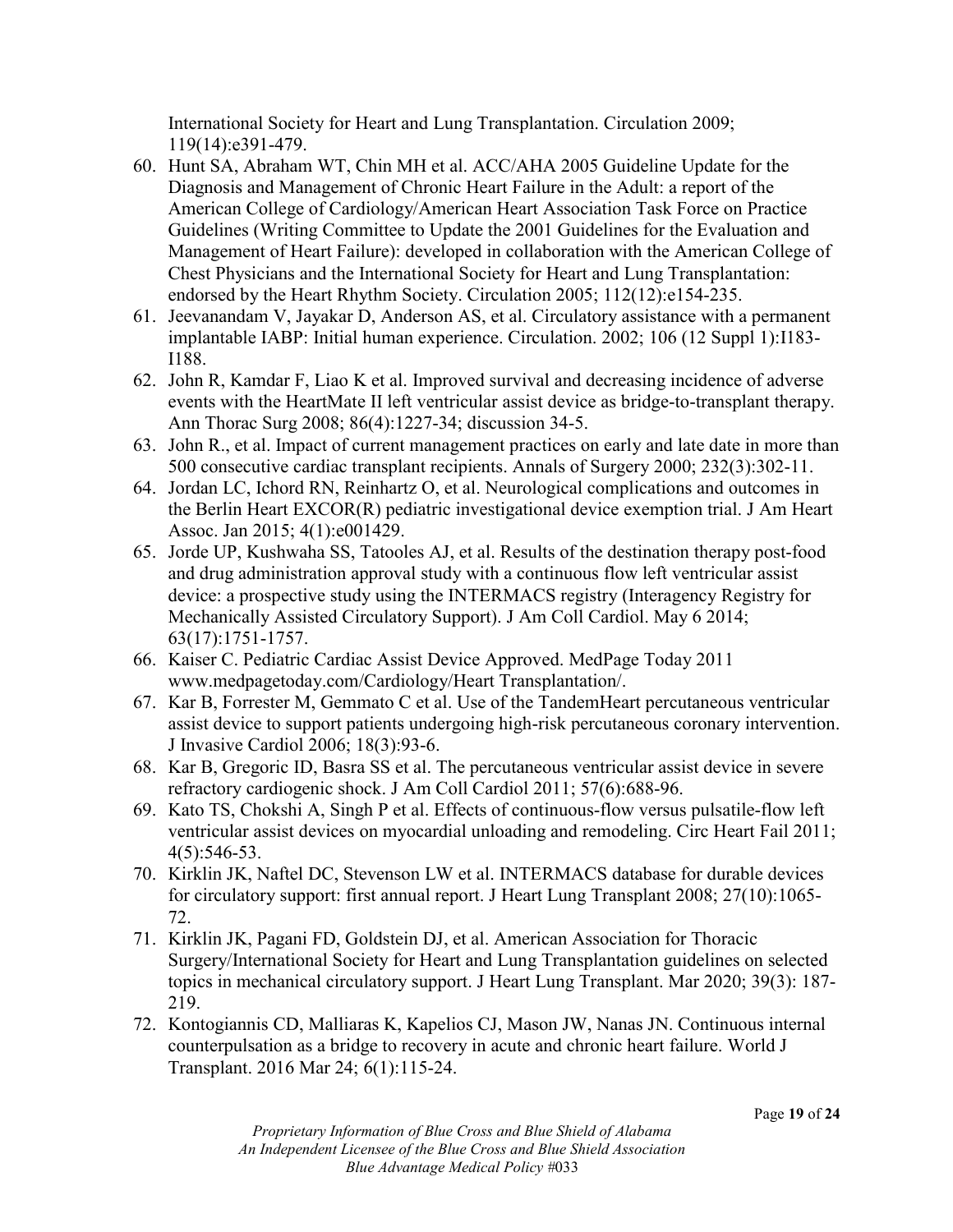- 73. Korfer R, et al. Temporary pulsatile ventricular assist devices and biventricular assist devices. Annual of Thoracic Surgery 1999;68(2): 678-83.
- 74. Koul B, et al. Temporary pulsatile ventricular assist devices as bridge to heart transplantation. Annals of Thoracic Surgery, January 1998, 65:1625-30.
- 75. Kovacic JC, Kini A, Banerjee S, et al. Patients with 3-vessel coronary artery disease and impaired ventricular function undergoing PCI with Impella 2.5 hemodynamic support have improved 90-day outcomes compared to intra-aortic balloon pump: a sub-study of the PROTECT II trial. J Interv Cardiol. Feb 2015; 28(1):32-40.
- 76. Kovacic JC, Nguyen HT, Karajgikar R, et al. The Impella Recover 2.5 and TandemHeart ventricular assist devices are safe and associated with equivalent clinical outcomes in patients undergoing high-risk percutaneous coronary intervention. Catheter Cardiovasc Interv. Jul 01 2013; 82(1):E28-37.
- 77. Lauten A, Engstrom AE, Jung C, et al. Percutaneous left-ventricular support with the Impella-2.5-assist device in acute cardiogenic shock: results of the Impella-EUROSHOCK-registry. Circ Heart Fail. Jan 2013; 6(1):23-30.
- 78. Lemaire A, Anderson MB, Lee LY, et al. The Impella device for acute mechanical circulatory support in patients in cardiogenic shock. Ann Thorac Surg. Jan 2014; 97(1):133-138.
- 79. Lemaire A, Anderson MB, Lee LY, et al. The Impella device for acute mechanical circulatory support in patients in cardiogenic shock. Ann Thorac Surg. Jan 2014; 97(1):133-138.
- 80. Lim KM, Constantino J, Gurev V et al. Comparison of the effects of continuous and pulsatile left ventricular-assist devices on ventricular unloading using a cardiac electromechanics model. J Physiol Sci 2012; 62(1):11-19.
- 81. Lindenfeld J, Albert NM, Boehmer JP et al. HFSA 2010 Comprehensive Heart Failure Practice Guideline. J Card Fail 2010; 16(6):e1-194.
- 82. Long JW, Kfoury AG, Slaughter MS et al. Long-term destination therapy with the HeartMate XVE left ventricular assist device: improved outcomes since the REMATCH study. Congest Heart Fail 2005; 11(3):133-8.
- 83. Maini B, Naidu SS, Mulukutla S, et al. Real-world use of the Impella 2.5 circulatory support system in complex high-risk percutaneous coronary intervention: the USpella Registry. Catheter Cardiovasc Interv. Nov 1 2012;80(5):717-725.
- 84. Maybaum S, Mancini D, Xydas S, et al. Cardiac improvement during mechanical circulatory support: a prospective multicenter study of the LVAD Working Group. Circulation. May 15 2007;115(19):2497-2505.
- 85. McCarthy PM, et al. One-hundred patients with the HeartMate left ventricular assist device: Evolving concepts and technology. Journal of Thoracic and Cardiovascular Surgery, April 1998, pp. 904-12.
- 86. McMurray JJ, Adamopoulos S, Anker SD, et al. ESC Guidelines for the diagnosis and treatment of acute and chronic heart failure 2012: The Task Force for the Diagnosis and Treatment of Acute and Chronic Heart Failure 2012 of the European Society of Cardiology. Developed in collaboration with the Heart Failure Association (HFA) of the ESC. Eur Heart J. Jul 2012; 33(14):1787-1847.
- 87. Mehra MR, Naka Y, Uriel N, et al. A fully magnetically levitated circulatory pump for advanced heart failure. N Engl J Med. Feb 02 2017; 376(5):440-450.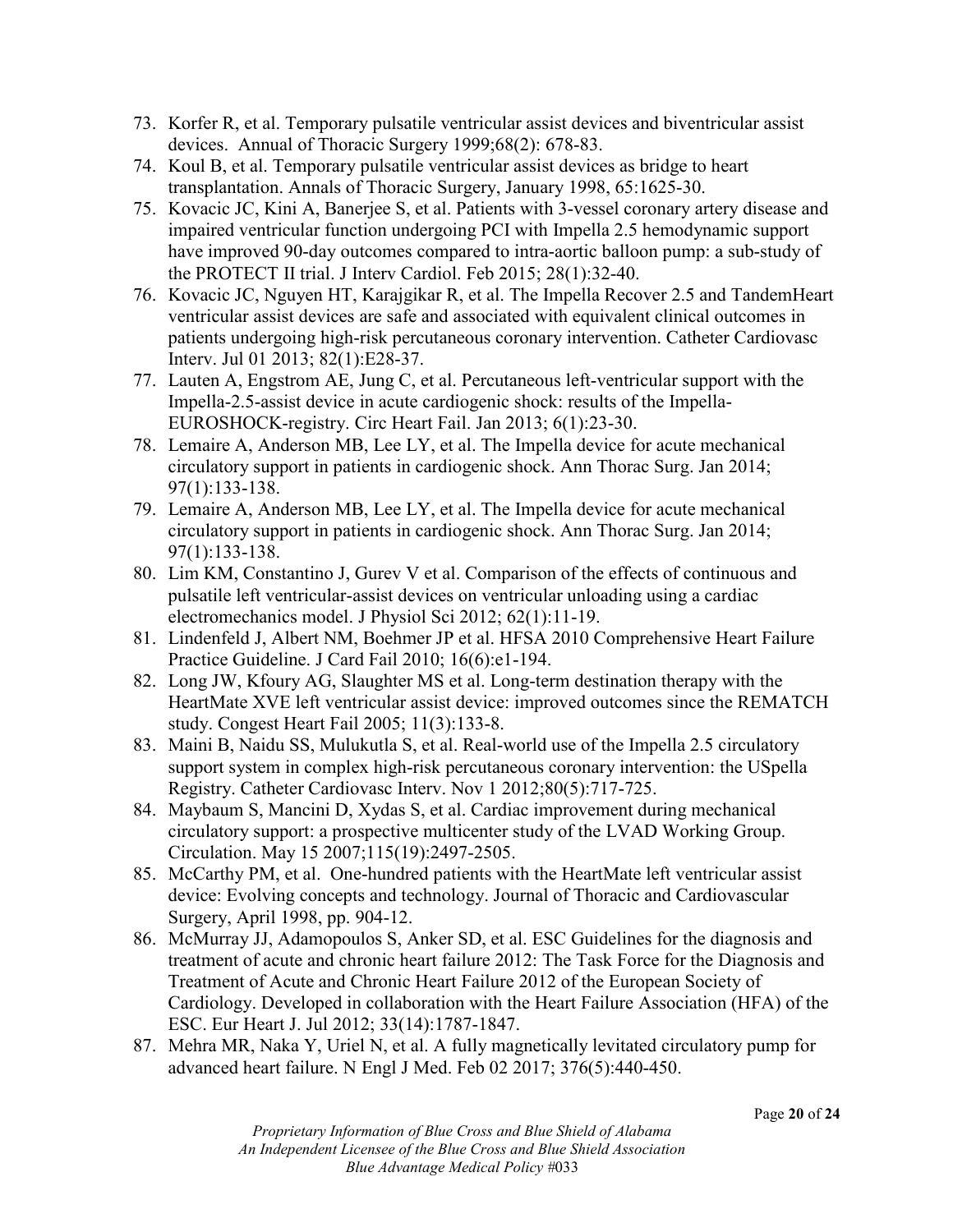- 88. Miller LW, Pagani FD, Russell SD et al. Use of a continuous-flow device in patients awaiting heart transplantation. N Engl J Med 2007; 357(9):885-896.
- 89. Mohamedali B, Bhat G, Yost G, et al. Survival on biventricular mechanical support with the Centrimag(R) as a bridge to decision: a single-center risk stratification. Perfusion. Apr 2015; 30(3):201-208.
- 90. Nativi JN, Drakos SG, Kucheryavaya AY et al. Changing outcomes in patients bridged to heart transplantation with continuous- versus pulsatile-flow ventricular assist devices: an analysis of the registry of the International Society for Heart and Lung Transplantation. J Heart Lung Transplant 2011; 30(8):854-61.
- 91. Netuka I, Sood P, Pya Y et al. Fully magnetically levitated left ventricular assist system for treating advanced HF: a multicenter study. J Am Coll Cardiol. Dec 15 2015; 66(23):2579-2589.
- 92. O'Neill WW, Kleiman NS, Moses J, et al. A prospective, randomized clinical trial of hemodynamic support with Impella 2.5 versus intra-aortic balloon pump in patients undergoing high-risk percutaneous coronary intervention: the PROTECT II study. Circulation. Oct 2 2012; 126(14):1717-1727.
- 93. O'Neill WW, Schreiber T, Wohns DH, et al. The current use of Impella 2.5 in acute myocardial infarction complicated by cardiogenic shock: results from the USpella Registry. J Interv Cardiol. Feb 2014; 27(1):1-11.
- 94. Organ Procurement and Transplantation Network. Heart Kaplan-Meier Patient Survival Rates For Transplants Performed : 2008 - 2015. 2018; https://optn.transplant.hrsa.gov/data/view-data-reports/national-data/#. Accessed August 7, 2018.
- 95. Ouweneel DM, Eriksen E, Sjauw KD, et al. Percutaneous mechanical circulatory support versus intra-aortic balloon pump in cardiogenic shock after acute myocardial infarction. J Am Coll Cardiol. Jan 24 2017; 69(3):278-287.
- 96. Park SJ, Tector A, Piccioni W et al. Left ventricular assist devices as destination therapy: a new look at survival. J Thorac Cardiovasc Surg 2005; 129(1):9-17.
- 97. Patel NJ, Singh V, Patel SV et al. Percutaneous coronary interventions and hemodynamic support in the USA: A 5 year experience. J Interv Cardiol. 2015 Dec; 28(6):563-73.
- 98. Patel ND, Weiss ES, Schaffer J et al. Right heart dysfunction after left ventricular assist device implantation: a comparison of the pulsatile HeartMate I and axial-flow HeartMate II devices. Ann Thorac Surg 2008; 86(3):832-40; discussion 32-40.
- 99. Peura JL, Colvin-Adams M, Francis GS, et al. Recommendations for the use of mechanical circulatory support: device strategies and patient selection: a scientific statement from the American Heart Association. Circulation. Nov 27 2012;126(22):2648- 2667.
- 100.Poire, VL. The HeartMate left ventricular assist system: Worldwide clinical results. European Journal of Cardio-Thoracic Surgery 1997; 11 Suppl: S39-S44.
- 101.Ponikowski P, Voors AA, Anker SD, et al. 2016 ESC Guidelines for the diagnosis and treatment of acute and chronic heart failure: The Task Force for the diagnosis and treatment of acute and chronic heart failure of the European Society of Cardiology (ESC). Developed with the special contribution of the Heart Failure Association (HFA) of the ESC. Eur Heart J. Jul 14 2016; 37(27):2129-2200.
- 102.Pruijsten RV, Lok SI, Kirkels HH et al. Functional and haemodynamic recovery after implantation of continuous-flow left ventricular assist devices in comparison with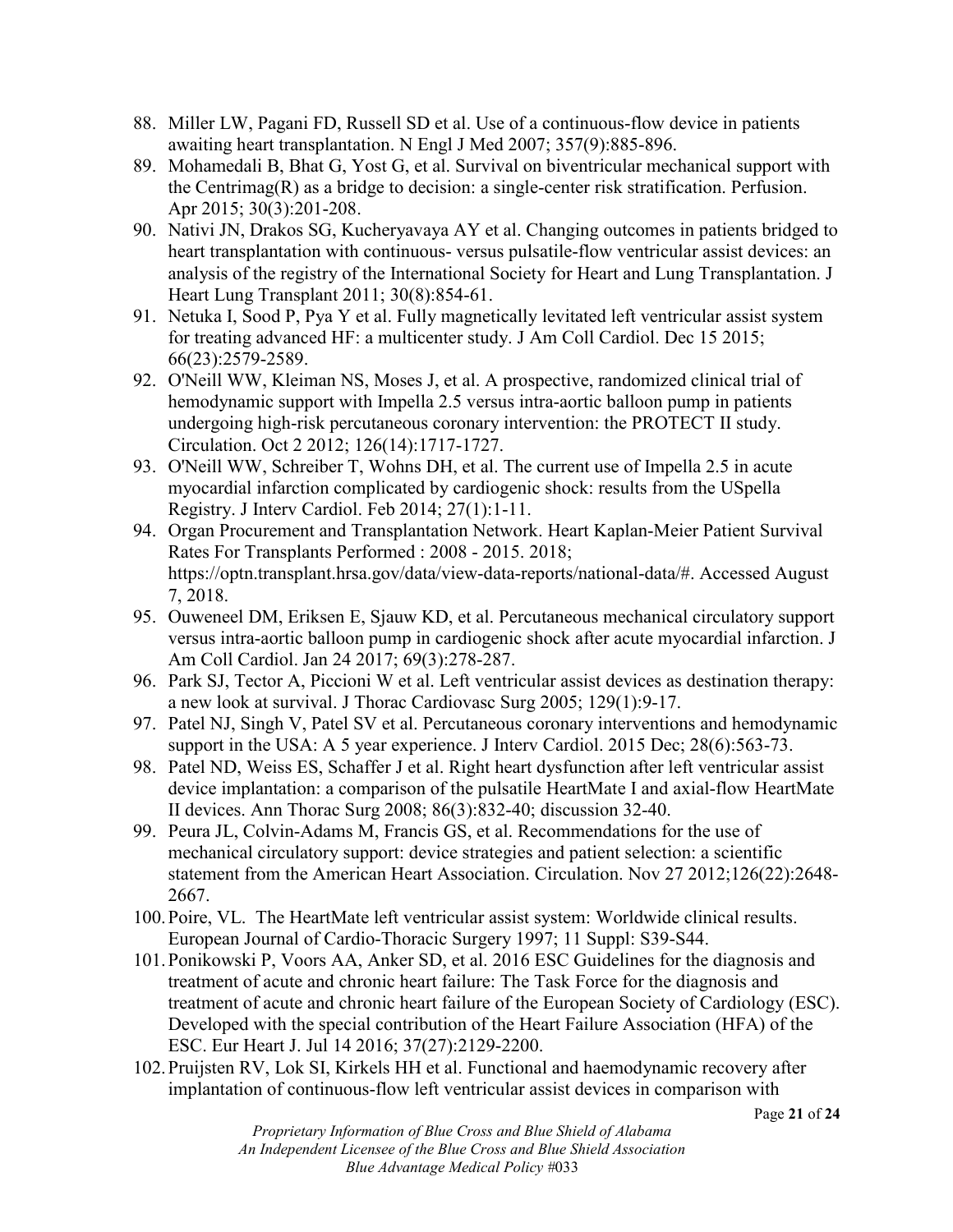pulsatile left ventricular assist devices in patients with end-stage heart failure. Eur J Heart Fail 2012; 14(3):319-25.

- 103.Reddy YM, Chinitz L, Mansour M, et al. Percutaneous left ventricular assist devices in ventricular tachycardia ablation: multicenter experience. Circ Arrhythm Electrophysiol. Apr 2014;7(2):244-250.
- 104.Rihal CS, Naidu SS, Givertz MM, et al. 2015 SCAI/ACC/HFSA/STS Clinical Expert Consensus Statement on the Use of Percutaneous Mechanical Circulatory Support Devices in Cardiovascular Care: Endorsed by the American Heart Association, the Cardiological Society of India, and Sociedad Latino Americana de Cardiologia Intervencion; Affirmation of Value by the Canadian Association of Interventional Cardiology-Association Canadienne de Cardiologie d'intervention. J Am Coll Cardiol. May 19 2015; 65(19):e7-e26.
- 105.Rogers JG, Butler J, Lansman SL, et al. Chronic mechanical circulatory support for Inotrope-dependent heart failure patients who are not transplant candidates- Results of the INTREPID Trial. J Am Coll Cardiol. 2007; 50(8):741-747.
- 106.Rogers JG, Pagani FD, Tatooles AJ, et al. Intrapericardial left ventricular assist device for advanced heart failure. N Engl J Med. Feb 02 2017; 376(5):451-460.
- 107.Romeo F, Acconcia MC, Sergi D, et al. Percutaneous assist devices in acute myocardial infarction with cardiogenic shock: Review, meta-analysis. World J Cardiol. Jan 26 2016; 8(1):98-111.
- 108.Rose EA, Gelijns AC, Moskowitz AJ, et al. Long-term use of a left ventricular assist device for end-state heart failure. The New England Journal of Medicine, November 2001, Vol. 345, No. 20: 1435-43.
- 109.Schafer A, Werner N, Burkhoff D, et al. Influence of Timing and Predicted Risk on Mortality in Impella-Treated Infarct-Related Cardiogenic Shock Patients. Front Cardiovasc Med. 2020; 7: 74.
- 110.Schreiber T, Wah Htun W, Blank N, et al. Real-world supported unprotected left main percutaneous coronary intervention with impella device; data from the USpella Registry. Catheter Cardiovasc Interv. Apr 18 2017; 90(4):576-581.
- 111.Seyfarth M, Sibbing D, Bauer I, et al. A randomized clinical trial to evaluate the safety and efficacy of a percutaneous left ventricular assist device versus intra-aortic balloon pumping for treatment of cardiogenic shock caused by myocardial infarction. J Am Coll Cardiol. Nov 4 2008; 52(19):1584-1588.
- 112.Shuhaiber JH, Hur K, Gibbons R. The influence of preoperative use of ventricular assist devices on survival after heart transplantation: propensity score matched analysis. BMJ 2010; 340:c392.
- 113.Shuhaiber JH, Jenkins D, Berman M et al. The Papworth experience with the Levitronix CentriMag ventricular assist device. J Heart Lung Transplant 2008; 27(2):158-64.
- 114.Sieweke JT, Berliner D, Tongers J, et al. Mortality in patients with cardiogenic shock treated with the Impella CP microaxial pump for isolated left ventricular failure. Eur Heart J Acute Cardiovasc Care. Mar 2020; 9(2): 138-148.
- 115.Sjauw KD, Konorza T, Erbel R, et al. Supported high-risk percutaneous coronary intervention with the Impella 2.5 device the Europella registry. J Am Coll Cardiol. Dec 15 2009; 54(25):2430-2434.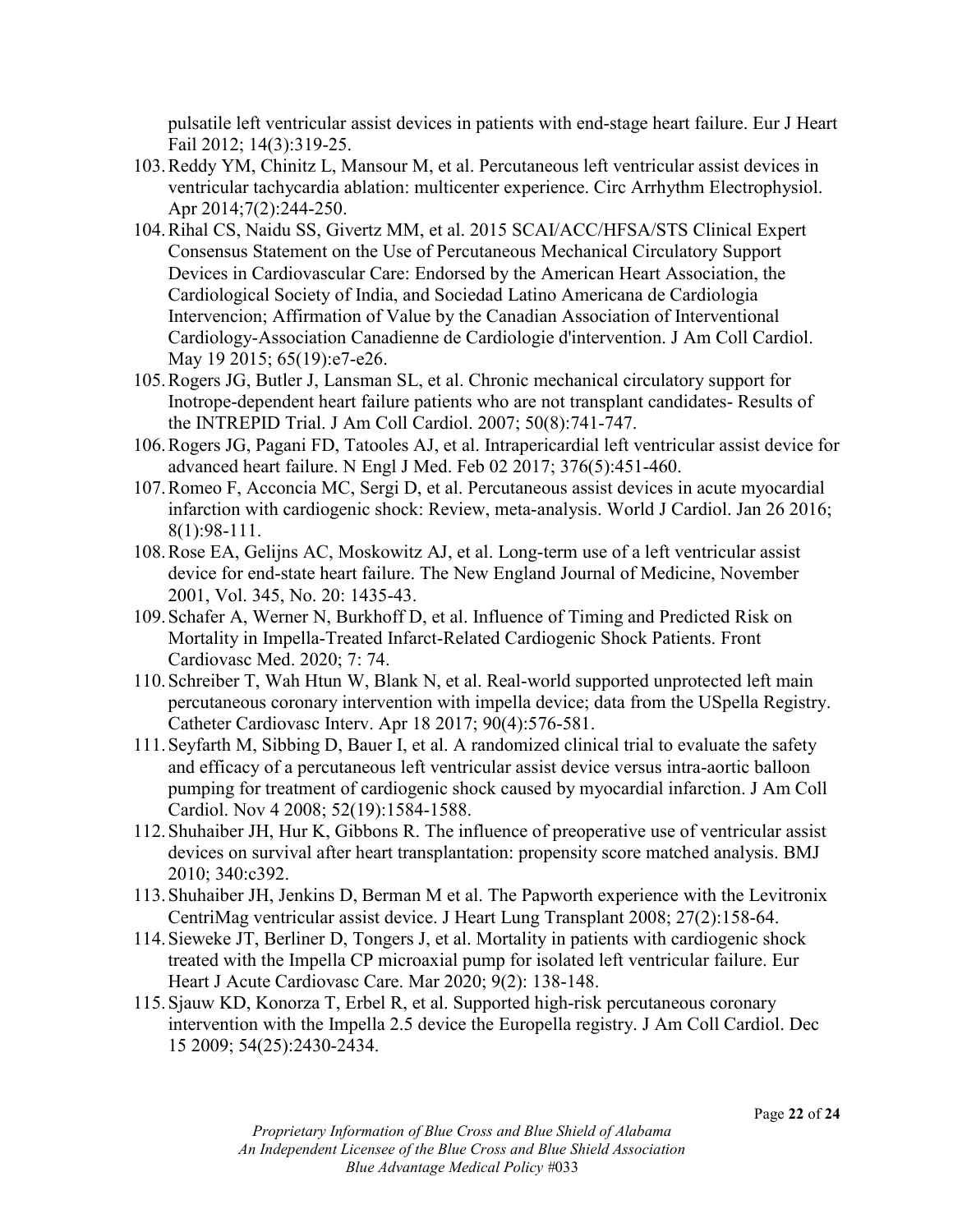- 116.Slaughter MS, Pagani FD, McGee EC, et al. HeartWare ventricular assist system for bridge to transplant: combined results of the bridge to transplant and continued access protocol trial. J Heart Lung Transplant. Jul 2013; 32(7):675-683.
- 117.Slaughter MS, Rogers JG, Milano CA et al. Advanced heart failure treated with continuous-flow left ventricular assist device. N Engl J Med 2009; 361(23):2241-51.
- 118.Starling RC, Estep JD, Horstmanshof DA, et al. Risk Assessment and comparative effectiveness of left ventricular assist device and medical management in ambulatory heart failure patients: The ROADMAP Study 2-year results. JACC Heart Fail. Jul 2017; 5(7):518-527.
- 119.Starling RC, Naka Y, Boyle AJ, et al. Results of the Post-U.S. Food and Drug Administration-Approval Study With a Continuous Flow Left Ventricular Assist Device as a Bridge to Heart Transplantation: A Prospective Study Using the INTERMACS (Interagency Registry for Mechanically Assisted Circulatory Support). Journal of the American College of Cardiology. 2011; 57(19):1890-1898.
- 120.Struber M, Sander K, Lahpor J et al. HeartMate II left ventricular assist device; early European experience. Eur J Cardiothorac Surg 2008; 34(2):289-94.
- 121.Strueber M, O'Driscoll G, Jansz P et al. Multicenter evaluation of an intrapericardial left ventricular assist system. J Am Coll Cardiol 2011; 57(12):1375-82.
- 122.Takayama H, Soni L, Kalesan B, et al. Bridge-to-decision therapy with a continuous-flow external ventricular assist device in refractory cardiogenic shock of various causes. Circ Heart Fail. Sep 2014; 7(5):799-806.
- 123.TEC Assessment Program. Left ventricular assist devices as destination therapy for endstage heart failure. 2002;Volume 17;Tab 19.
- 124.TEC Assessment Program. Ventricular assist devices in bridging to heart transplantation. 1996;Volume 11;Tab 26.
- 125.Thiele H, Sick P, Boudriot E, et al. Randomized comparison of intra-aortic balloon support with a percutaneous left ventricular assist device in patients with revascularized acute myocardial infarction complicated by cardiogenic shock. Eur Heart J. Jul 2005; 26(13):1276-1283.
- 126.Topkara VK, Garan AR, Fine B, et al. Myocardial recovery in patients receiving contemporary left ventricular assist devices: results from the Interagency Registry for Mechanically Assisted Circulatory Support (INTERMACS). Circ Heart Fail. Jul 2016;9(7).
- 127.Torregrossa G, Morshuis M, Varghese R, et al. Results with SynCardia total artificial heart beyond 1 year. ASAIO J. Nov-Dec 2014; 60(6):626-634.
- 128.U.S. Food and Drug Administration (FDA). Impella Recover LP 2.5 Percutaneous Cardiac Support System 510(k) approval. www.fda.gov. Last reviewed March 2012.
- 129.Ventura PA, Alharethi R, Budge D et al. Differential impact on post-transplant outcomes between pulsatile- and continuous-flow left ventricular assist devices. Clin Transplant 2011; 25(4):E390-5.
- 130.Wehman B, Stafford KA, Bittle GJ, et al. Modern outcomes of mechanical circulatory support as a bridge to pediatric heart transplantation. Ann Thorac Surg. Jun 2016; 101(6):2321-2327.
- 131.Wever-Pinzon O, Drakos SG, McKellar SH, et al. Cardiac recovery during long-term left ventricular assist device support. J Am Coll Cardiol. Oct 04 2016; 68(14):1540-1553.